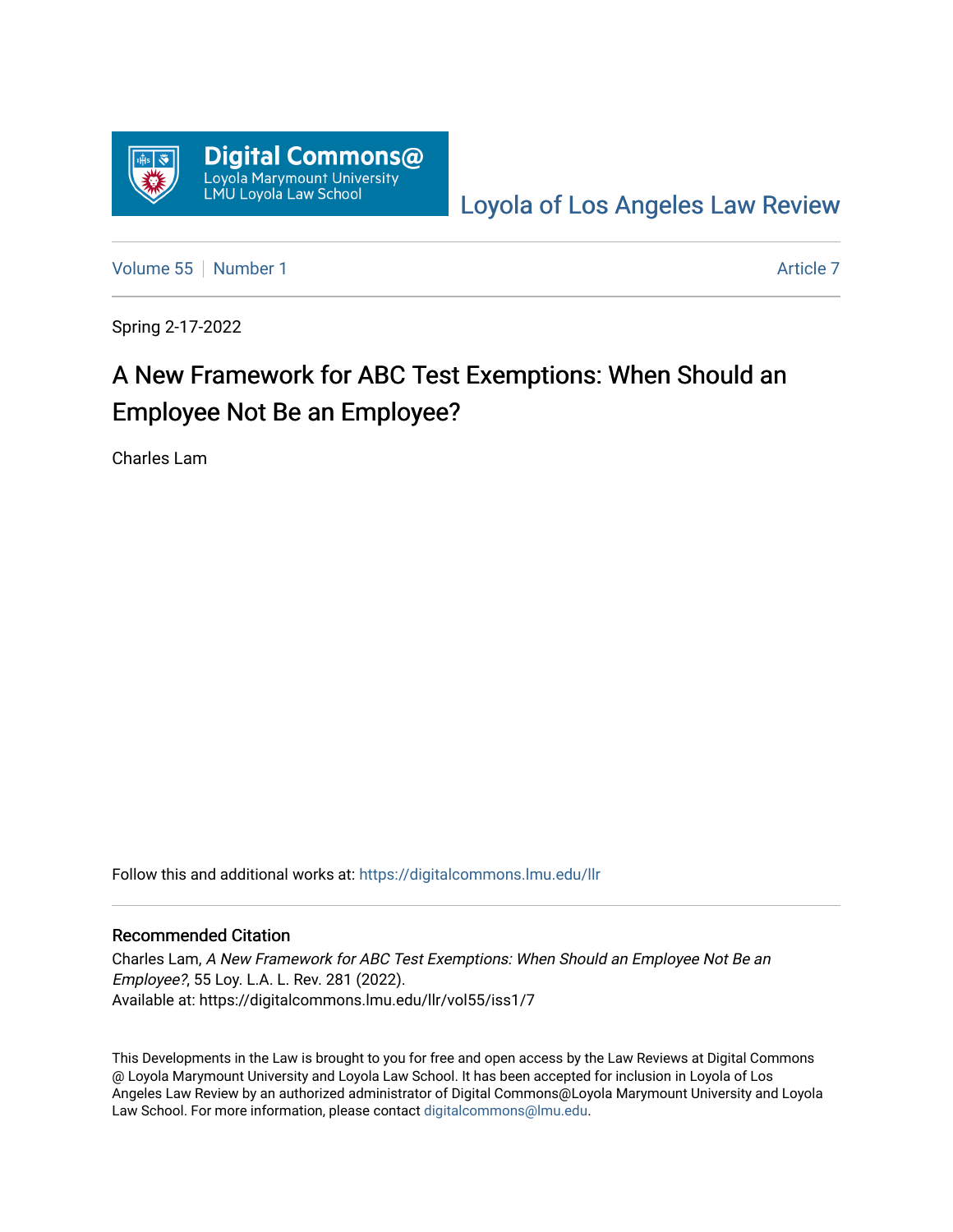# **A NEW FRAMEWORK FOR ABC TEST EXEMPTIONS: WHEN SHOULD AN EMPLOYEE NOT BE AN EMPLOYEE?**

#### *Charles Lam*\*

 *In recent years, several states have implemented a new test to determine whether a laborer for remuneration is an employee or an independent contractor known as the "ABC test." California is one of the latest states to adopt that test. But the state exempted by statute several categories of specific industries and business relationships. This Note, relying on public choice theory, argues for a broader and generally applicable exemption framework to the ABC test. I reject the current exemption system because it invites wasteful lobbying and slows governmental response to labor issues. Instead, I propose a framework that incorporates the main requirements of the ABC test: that the employer does not have control over the alleged independent contractor and that the independent contractor is actually entrepreneurial. The framework also incorporates the policy rationale for the ABC test by requiring some indicia proving those policies.*

<sup>\*</sup> J.D. Candidate, May 2022, Loyola Law School, Los Angeles. Thank you to Dean Michael Waterstone for his help on this article. Thank you to Prof. Laurie Levenson, Prof. Amy Levin, and Gretchen Stockdale for their support and guidance. Thank you to Matthew Tang, E. Alex Murcia, and the editors of the *Loyola of Los Angeles Law Review* for their hard work on this article. And thank you to my parents for all that they've done.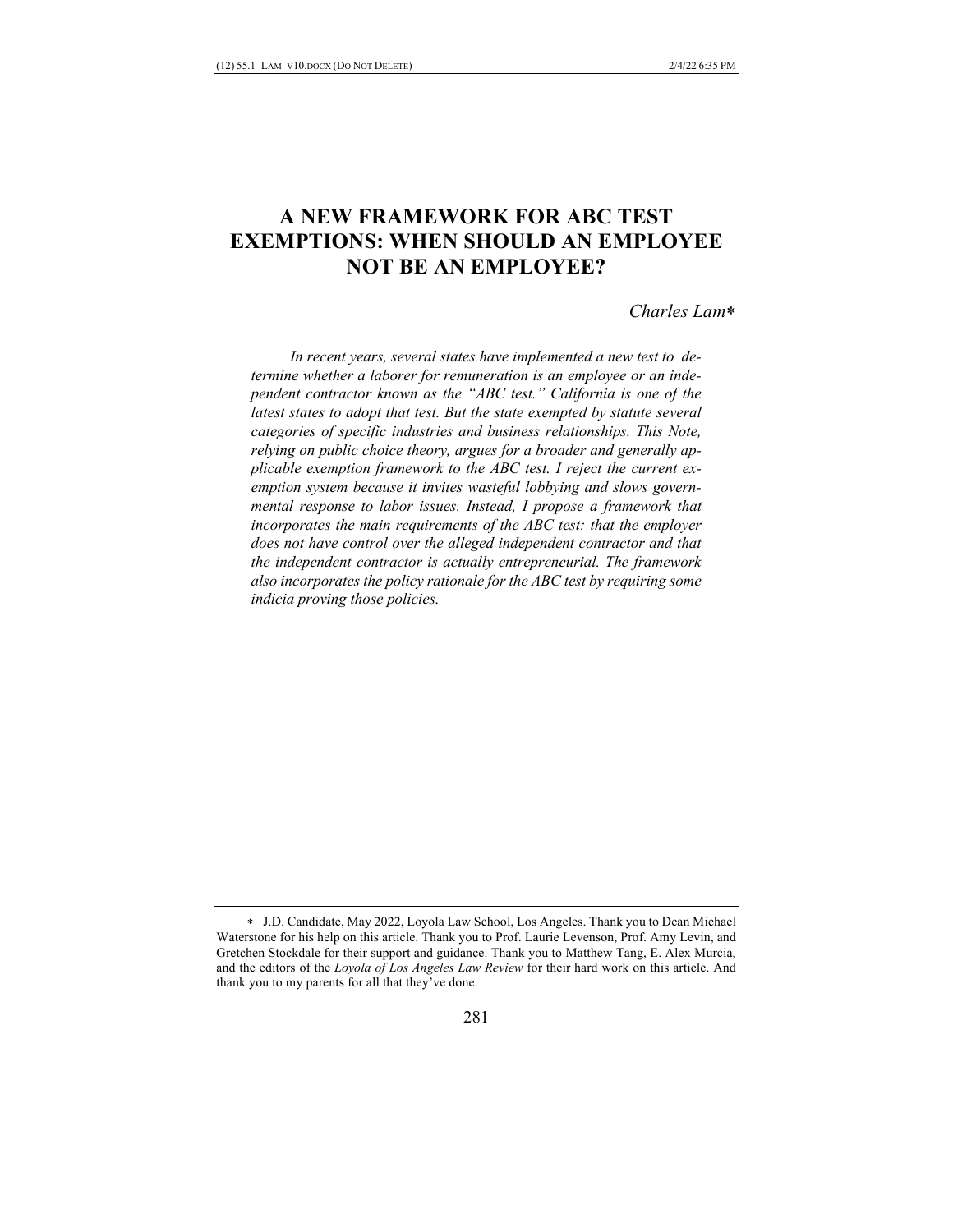# TABLE OF CONTENTS

| <b>II. CALIFORNIA'S EMPLOYEE VERSUS</b>               |  |
|-------------------------------------------------------|--|
|                                                       |  |
|                                                       |  |
|                                                       |  |
| 1. Part A: Free from Control and Direction  290       |  |
| 2. Part B: Outside the Usual Course of Business 291   |  |
| 3. Part C: An Independently Established Trade 291     |  |
| C. Assembly Bill 5, Aftermath, and Amendment  292     |  |
|                                                       |  |
|                                                       |  |
|                                                       |  |
|                                                       |  |
|                                                       |  |
|                                                       |  |
|                                                       |  |
|                                                       |  |
|                                                       |  |
|                                                       |  |
|                                                       |  |
|                                                       |  |
| III. CALIFORNIA'S EXEMPTIONS FROM THE ABC TEST ARE    |  |
|                                                       |  |
| A. Piece-Meal Exemptions Are Inefficient  302         |  |
| 1. Lobbying, Waste, and Public Choice 302             |  |
| 2. The Exemptions Slow Responses to Crises 305        |  |
| B. The Conditions Underlying the Exemptions Are Just  |  |
| Factors Showing the Satisfaction of the ABC Test  305 |  |
|                                                       |  |
| A. Exemptions for Unique Industries and Professions   |  |
|                                                       |  |
|                                                       |  |
|                                                       |  |
|                                                       |  |
|                                                       |  |
|                                                       |  |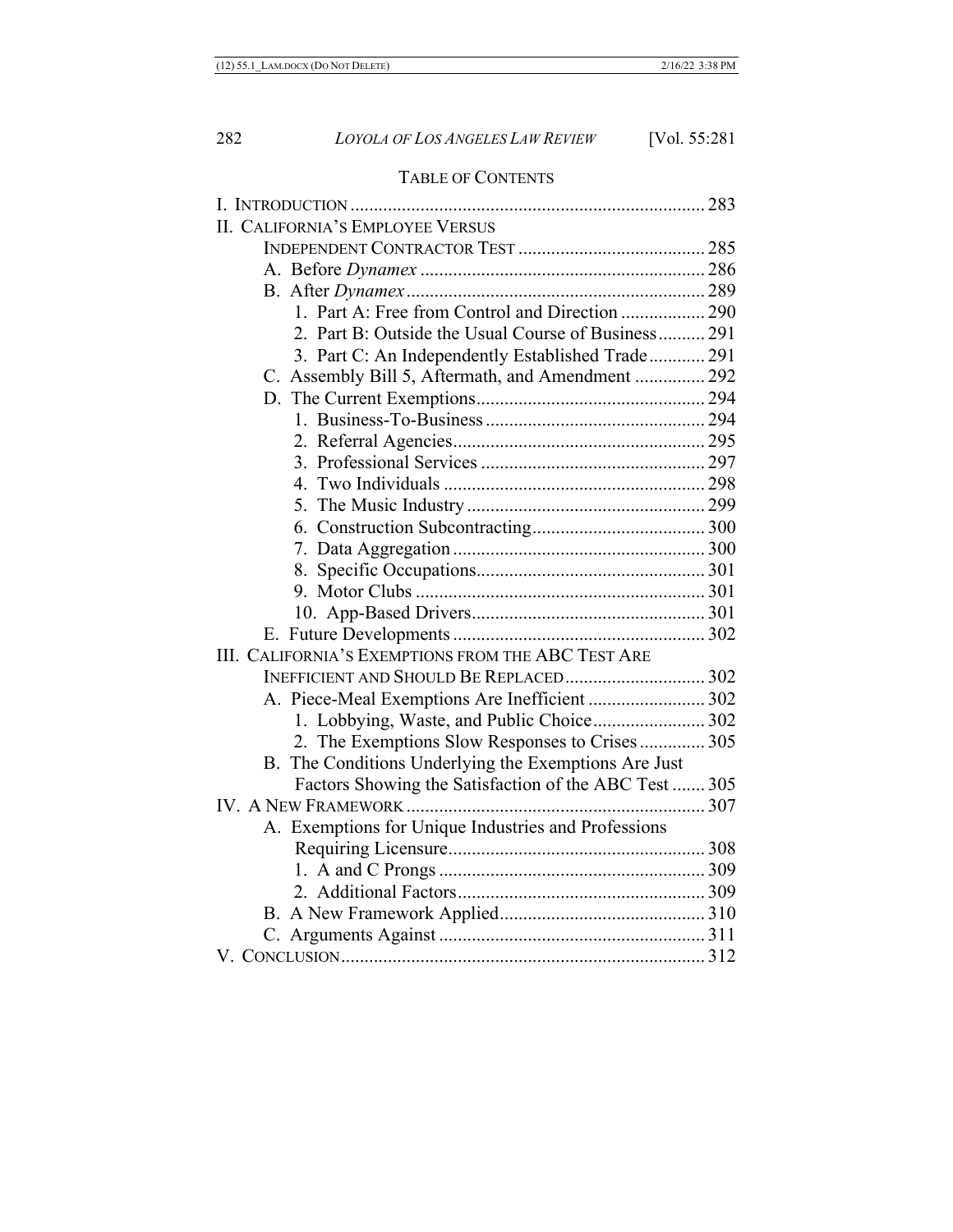#### I. INTRODUCTION

It was the most expensive initiative battle in California history.<sup>1</sup> On one side: Uber, DoorDash, Lyft, and their allies.<sup>2</sup> On the other: organized labor.<sup>3</sup> The prize: an exemption for "app-based drivers" from California's new law that determines whether workers are "employees" or independent contractors.4 The tech companies, armed with a more-than-\$180-million advantage over labor,<sup>5</sup> won out by nearly twenty percentage points.<sup>6</sup>

While California's fight over Proposition 22 has likely garnered the most headlines and spending, it is by no means the only struggle over exemptions to California's new employment test, which was adopted by the California Supreme Court in a limited context in 20187 and codified a year later as a general test in Assembly Bill 5 ("AB 5").8 The new "ABC test"9 makes it more difficult for employers to prove that someone working for them is an independent contractor. The old common law test<sup>10</sup> classified a worker as an independent contractor if the would-be employer did not have the right to control the details of how the work was accomplished.<sup>11</sup> By contrast, the ABC test first presumes a worker is an employee.<sup>12</sup> To overcome that presumption, the employer must prove that the employer does not have the right to control (the common law test) *and also* "that the worker performs work that is outside the usual course" of the employer's business *and also* "that the worker is customarily engaged in" the type of

12*. See infra* note 79 and accompanying text.

<sup>1.</sup> Michael Hiltzik, *Uber and Lyft Just Made Their Campaign to Keep Exploiting Workers the Costliest in History*, L.A. TIMES (Sept. 8, 2020), https://www.latimes.com/business/story/2020- 09-08/uber-lyft-most-expensive-initiative [https://perma.cc/DE4Z-NLJ3].

<sup>2.</sup> Ryan Menezes et al., *Billions Have Been Spent on California's Ballot Measure Battles. But This Year Is Unlike Any Other*, L.A. TIMES (Nov. 13, 2020), https://www.latimes.com/projects /props-california-2020-election-money/ [https://perma.cc/Y86B-FQJ8]. The Yes on 22 Campaign spent more than \$204 million on Proposition 22. *Id.*

<sup>3</sup>*. Id.* Opponents of Proposition 22 spent about \$20 million. *Id.*

<sup>4</sup>*. See* CAL. BUS. & PROF. CODE §§ 7448–7467 (West Supp. 2021); CAL. REV. & TAX. CODE § 17037 (West Supp. 2021); Taryn Luna, *California Voters Approve Prop. 22, Allowing Uber and Lyft Drivers to Remain Independent Contractors*, L.A. TIMES (Nov. 3, 2020), https://www.latimes.com/california/story/2020-11-03/2020-california-election-tracking-prop-22 [https://perma.cc/QU43-D7TX] (explaining the details of Proposition 22).

<sup>5.</sup> Menezes et al., *supra* note 2.

<sup>6</sup>*. 2020 California Election Results*, L.A. TIMES, https://www.latimes.com/projects/2020 california-election-live-results/ [https://perma.cc/7VF4-ZBUU].

<sup>7</sup>*. See* Dynamex Operations W., Inc. v. Superior Ct., 416 P.3d 1, 40 (Cal. 2018).

<sup>8.</sup> Assemb. B. 5, 2020 Leg., 2019–2020 Reg. Sess. (Cal. 2020).

<sup>9</sup>*. Id.*; *see also Dynamex*, 416 P.3d at 7.

<sup>10</sup>*. See infra* Section II.A.

<sup>11</sup>*. See infra* notes 43–46 and accompanying text.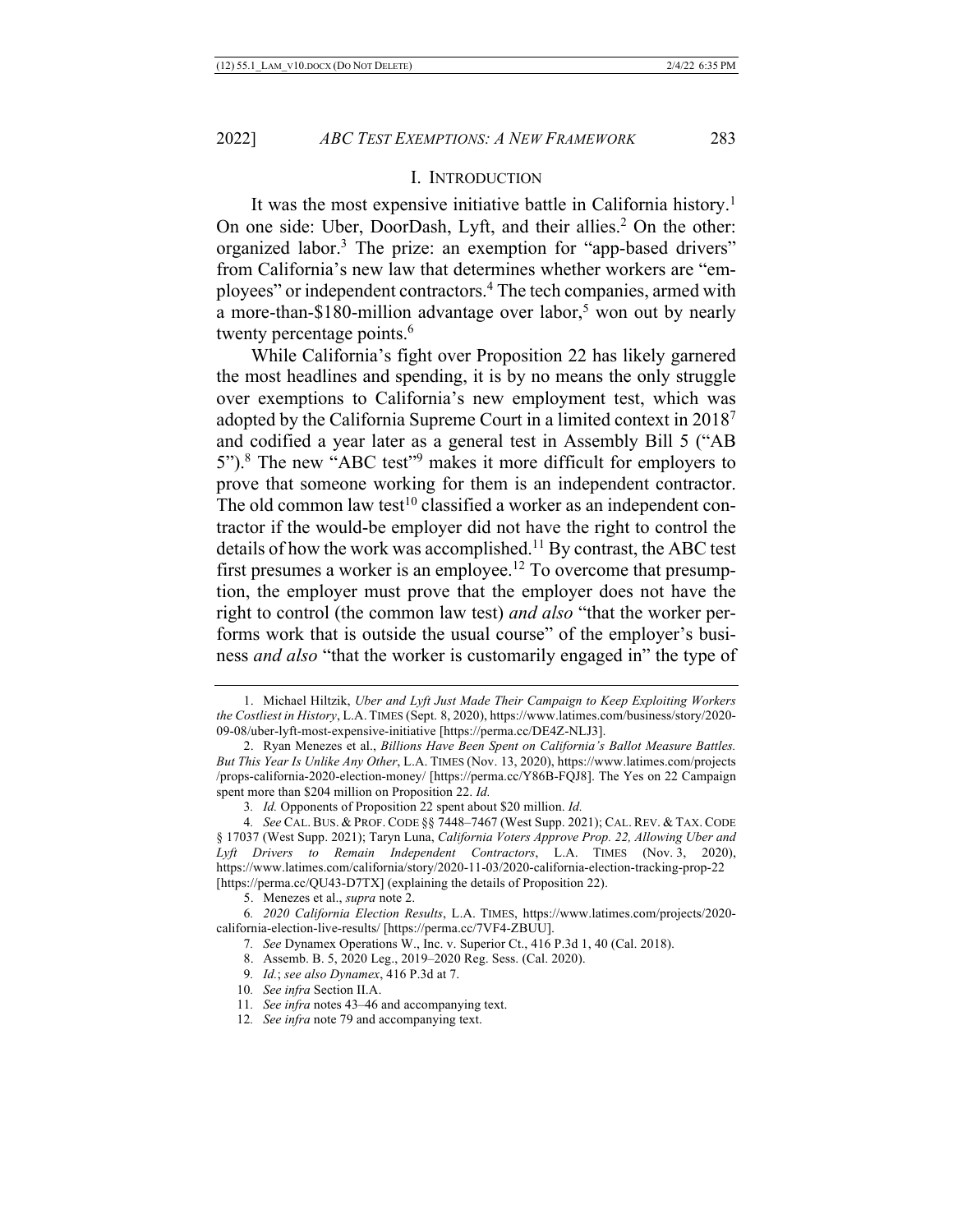work performed.<sup>13</sup> The legislature included in AB 5 a set of narrow exemptions that apply to specific professions and relationships.<sup>14</sup> If an employer or worker fits within one of those exemptions, then AB 5 prescribes that courts use the old common law test to classify work $ers.<sup>15</sup>$ 

The new law immediately disrupted many industries.<sup>16</sup> One news publisher ended relationships with hundreds of California-based writers and editors,17 truckers working out of the ports of Los Angeles and Long Beach formed their own corporate entities in hopes of qualifying for an exception, $18$  and workers who had traditionally been contractors anecdotally reported a decline in work.<sup>19</sup> In addition, industry groups including journalism, music, trucking, court reporting, youth sports leagues, and community theaters lobbied for their own exemptions from AB 5's ABC test.<sup>20</sup> The COVID-19 pandemic worsened employment issues.<sup>21</sup> And despite the upheaval, relief in the form of amendments to the law took nearly a year to arrive.<sup>22</sup> Given the success of Proposition 22 and the desire for some states to reform their employment laws, $^{23}$  the question of how to structure exemptions to the ABC test remains open.

This Note, relying on public choice theory,  $24$  argues for a broader and generally applicable exemption framework to the ABC test. I reject the current exemption system, which provides narrow exemptions for specific professions and working relationships,  $25$  because it invites wasteful lobbying and slows governmental response to labor issues.<sup>26</sup> Instead, I propose a framework that incorporates the main requirements of the ABC test: that the employer does not have control over the alleged independent contractor and that the independent contractor

- 23*. See infra* notes 170–173 and accompanying text.
- 24*. See infra* Section III.A.1.

25*. See infra* Section II.D (discussing the current exemptions within the relevant California Labor Code provisions (i.e., CAL. LAB. CODE §§ 2776–2784)).

<sup>13</sup>*. See infra* notes 80–82 and accompanying text.

<sup>14.</sup> Assemb. B. 5, 2020 Leg., 2019–2020 Reg. Sess. § 2 (Cal. 2019).

<sup>15</sup>*. See infra* notes 93–100 and accompanying text.

<sup>16</sup>*. See infra* notes 105–113 and accompanying text.

<sup>17</sup>*. See infra* note 107 and accompanying text.

<sup>18</sup>*. See infra* note 105 and accompanying text.

<sup>19</sup>*. See infra* note 109 and accompanying text.

<sup>20</sup>*. See infra* notes 114–117 and accompanying text.

<sup>21</sup>*. See infra* note 113 and accompanying text.

<sup>22</sup>*. See infra* note 120 and accompanying text.

<sup>26</sup>*. See infra* Section III.A.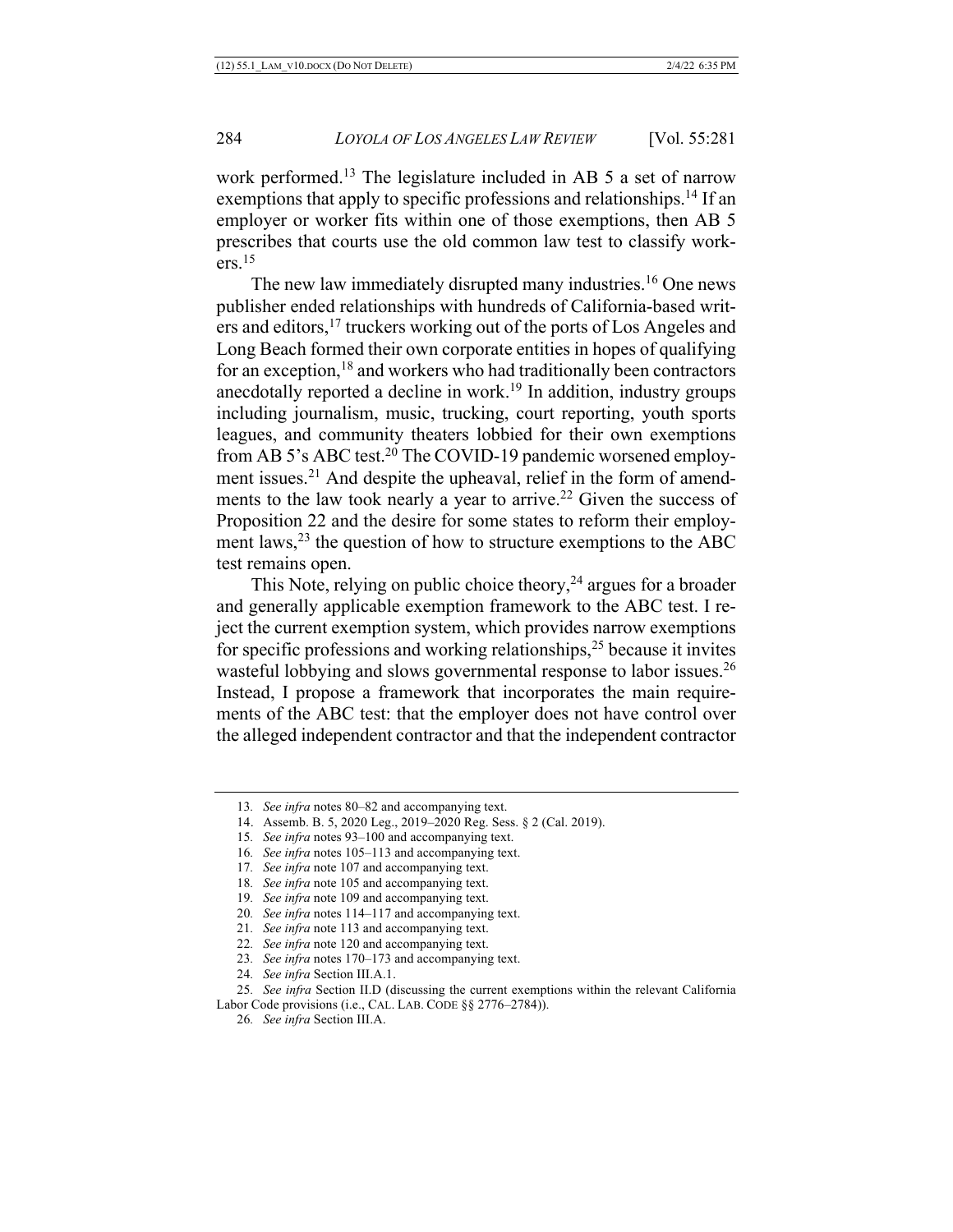is actually entrepreneurial.<sup>27</sup> The framework also incorporates the policy rationale for the ABC test by requiring some indicia proving those policies.28

Part II of this Article discusses the history of the employer-employee relationship in California from the common law to the modern test. Part III argues that the current California exemptions are inefficient because they invite wasteful lobbying and slow government response to labor issues. Part IV proposes a new framework for exemptions that would apply to most industries and that would require businesses prove prongs A and C of the ABC test along with some other indicia to obtain an exemption to the ABC test. Part V offers the conclusion that a general exemption test is preferable to the current statutory scheme.

# II. CALIFORNIA'S EMPLOYEE VERSUS INDEPENDENT CONTRACTOR TEST

In California, statute controls the determination of whether a person who provides "labor or services for remuneration" is an employee or an independent contractor under the Labor Code, Unemployment Insurance Code, and state wage orders.29 The relevant sections of the Labor Code (signed in  $2019^{30}$  and amended in  $2020^{31}$ ) codified *Dynamex Operations West, Inc. v. Superior Court* ("*Dynamex*"),<sup>32</sup> added exemptions to the test adopted in that case,  $33$  and expanded the test to additional labor contexts. $34$  But the statute is not the end of the story. In work arrangements where the legislature provides for an exemption from *Dynamex*, the statute applies the test announced in *S. G. Borello & Sons, Inc. v. Department of Industrial Relations* ("*Borello*"),35 which sets out the common law test that *Dynamex* overruled.<sup>36</sup> Understanding both cases and the current statutory exemptions is critical to understanding California employee-classification law.

<sup>27</sup>*. See infra* Section IV.

<sup>28</sup>*. See infra* Section IV.A.2.

<sup>29.</sup> CAL. LAB. CODE § 2775 (West Supp. 2021).

<sup>30.</sup> Assemb. B. 5, 2020 Leg., 2019–2020 Reg. Sess. (Cal. 2019).

<sup>31.</sup> Assemb. B. 2257, 2020 Leg., 2019–2020 Reg. Sess. (Cal. 2020).

<sup>32</sup>*.* 416 P.3d 1 (Cal. 2018).

<sup>33.</sup> CAL. LAB. CODE §§ 2776–2784.

<sup>34</sup>*. Dynamex* only considered wage orders. *Cf.* CAL. LAB. CODE § 2775(b)(1) (broadening the scope of the ABC test beyond Industrial Welfare Commission wage orders to the Labor Code and the Unemployment Insurance Code).

<sup>35</sup>*.* 769 P.2d 399 (Cal. 1989).

<sup>36</sup>*. Dynamex*, 416 P.3d at 35.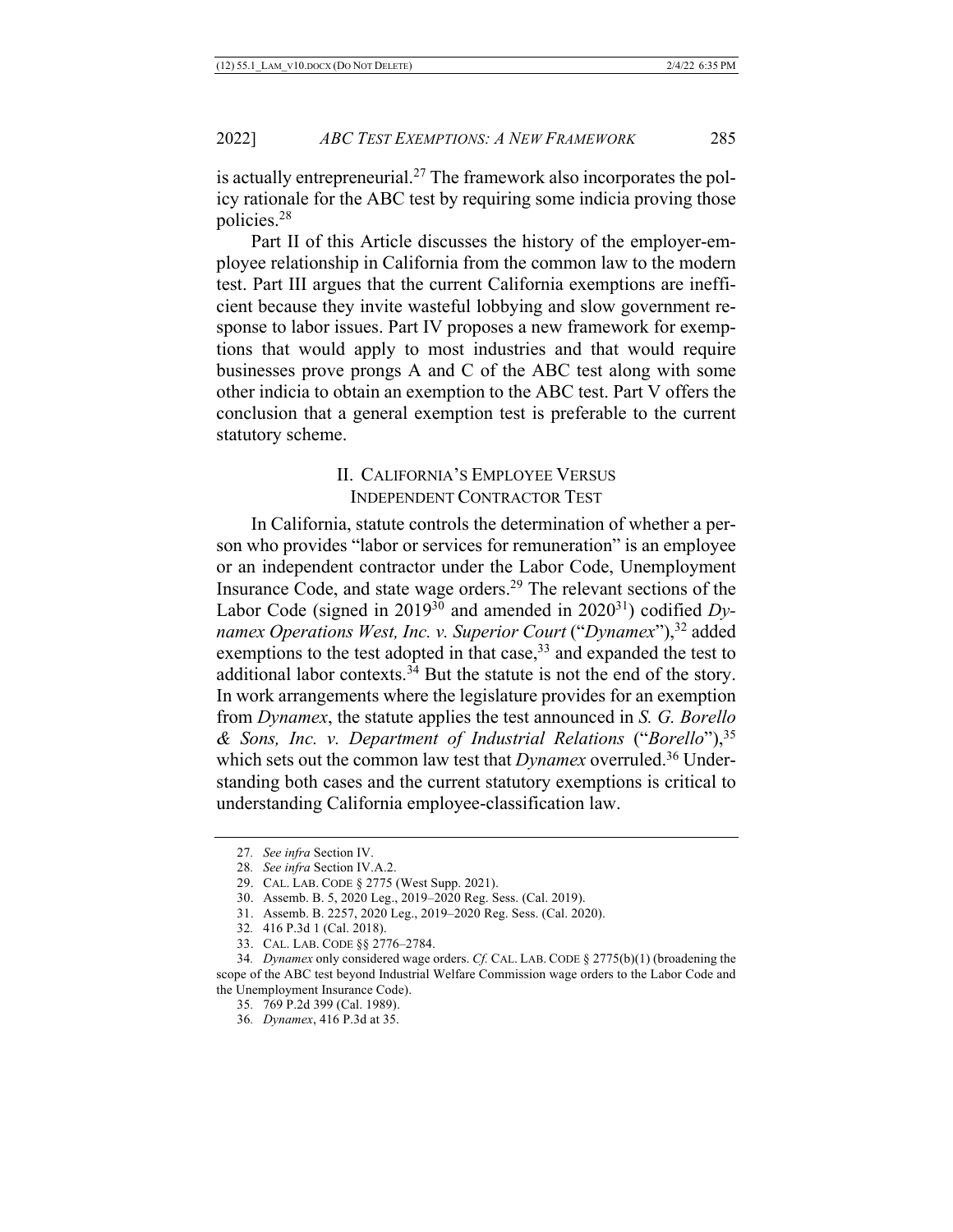#### *A. Before* Dynamex

Distinguishing employees from independent contractors has proved difficult across jurisdictions.<sup>37</sup> California courts have struggled with the issue since at least the 1940s.38 Prior to *Dynamex*, *Borello* was "the seminal case for determining employment classifications in California."39 *Borello* dealt with whether "agricultural laborers engaged to harvest cucumbers under a written 'sharefarmer' agreement" were employees or independent contractors for the purposes of California's workers' compensation statute.<sup>40</sup> In that case, the court summarized the California jurisprudence on the employee-independent contractor question<sup>41</sup> and approved of a multi-factor test that applied the common law "control of details" test followed in combination with consideration of "'secondary' indicia of the nature of a service relationship."42

The control-of-details test asks "whether the person to whom service is rendered has the right to control the manner and means of accomplishing the result desired."43 The hiring party need not retain control of all the details, just "'all *necessary* control' over its operations."44 And the hiring party does not need to exercise actual control, just retain the right to control.<sup>45</sup> If the hiring party retains control, a court applying the test would find an employer-employee relationship.46

The secondary indicia considered under the *Borello* test included whether a principal could discharge a worker "at will, without cause"—which would weigh for an employee-employer relationship—and factors derived from § 220 of the Restatement (Second) of Agency:

<sup>37</sup>*. See* Nat'l Lab. Rels. Bd. v. Hearst Publ'ns, Inc., 322 U.S. 111, 121 (1944) ("Few problems in the law have given greater variety of application and conflict in results than the cases arising in the borderland between what is clearly an employer-employee relationship and what is clearly one of independent, entrepreneurial dealing.").

<sup>38.</sup> Benjamin Powell, Note, *Identity Crisis: The Misclassification of California Uber Drivers*, 50 LOY. L.A. L. REV. 459, 463 (2017); *see, e.g.*, Empire Star Mines Co. v. Cal. Emp. Comm'n, 168 P.2d 686 (Cal. 1946).

<sup>39.</sup> Powell, *supra* note 38, at 463.

<sup>40.</sup> S.G. Borello & Sons, Inc. v. Dep't of Indus. Rels., 769 P.2d 399, 400 (Cal. 1989).

<sup>41</sup>*. Id.* at 403–04.

<sup>42</sup>*. Id.* at 404.

<sup>43</sup>*. Id.* (quoting Tieberg v. Unemployment Ins. Appeals Bd., 471 P.2d 975, 977 (Cal. 1970)). 44. Ayala v. Antelope Valley Newspapers, Inc., 327 P.3d 165, 172 (Cal. 2014) (quoting *Borello*, 769 P.2d at 401).

<sup>45</sup>*. Id.*

<sup>46</sup>*. See id.*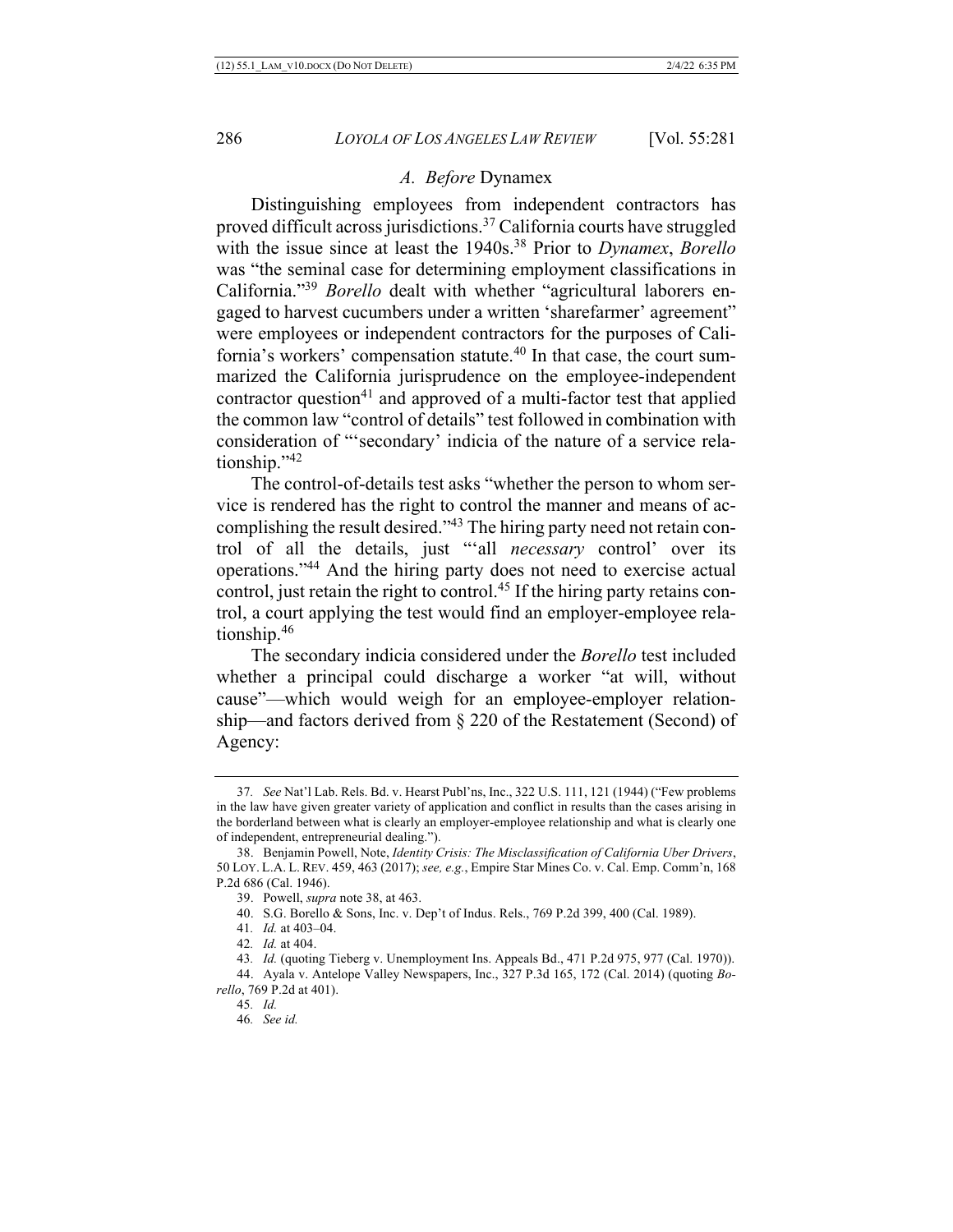(a) whether the one performing services is engaged in a **distinct occupation or business;** (b) the kind of occupation, with reference to whether, in the locality, the work is usually done under the direction of the principal or by a specialist without **supervision**; (c) the **skill required** in the particular occupation; (d) whether the principal or the worker supplies the **instrumentalities, tools, and the place of work** for the person doing the work; (e) the **length of time** for which the services are to be performed; (f) the **method of payment**, whether by the time or by the job; (g) **whether or not the work is a part of the regular business** of the principal; and (h) whether or not the **parties believe** they are creating the relationship of employer-employee.<sup>47</sup>

If a worker is engaged in a **distinct occupation or business**, that suggests that the worker is an independent contractor rather than an employee. The *Borello* court noted that the agricultural workers "engage[d] in no distinct trade or calling" and did not "hold themselves out in business."48 Rather, they "perform[ed] typical farm labor for hire wherever jobs [were] available," "invest[ed] nothing but personal service and hand tools," and "incur[red] no opportunity for 'profit' or 'loss.'"49 Several other cases agreed with this line of reasoning, "finding employment status when workers were not operating an independent business apart from that of the alleged employer."50

The **supervision** factor is tied to the primary control of details test, "as close supervision is clearly indicative of an employer's ability to control the details of the work."51 More supervision weighs toward employee status.<sup>52</sup>

The test also considers the **skill required** to complete the work. If no skill is required to complete the work, the required-skill factor

<sup>47</sup>*. Borello*, 769 P.2d at 404 (emphasis added) (citations omitted).

<sup>48</sup>*. Id.* at 409.

<sup>49</sup>*. Id.*

<sup>50.</sup> Powell, *supra* note 38, at 469; *see, e.g.*, Antelope Valley Press v. Poizner, 75 Cal. Rptr. 3d 887, 892–93 (Ct. App. 2008) (finding employee status when there was no evidence that newspaper deliverers held themselves out as independent delivery services); Air Couriers Int'l v. Emp. Dev. Dep't, 59 Cal. Rptr. 3d 37, 47 (Ct. App. 2007) (finding employee status when a group of couriers worked for a courier company and not "in a separate profession or operating an independent business").

<sup>51.</sup> Powell, *supra* note 38, at 469.

<sup>52.</sup> Malloy v. Fong, 232 P.2d 241, 249 (Cal. 1951) ("The existence of the right of control and supervision establishes the existence of an agency relationship.").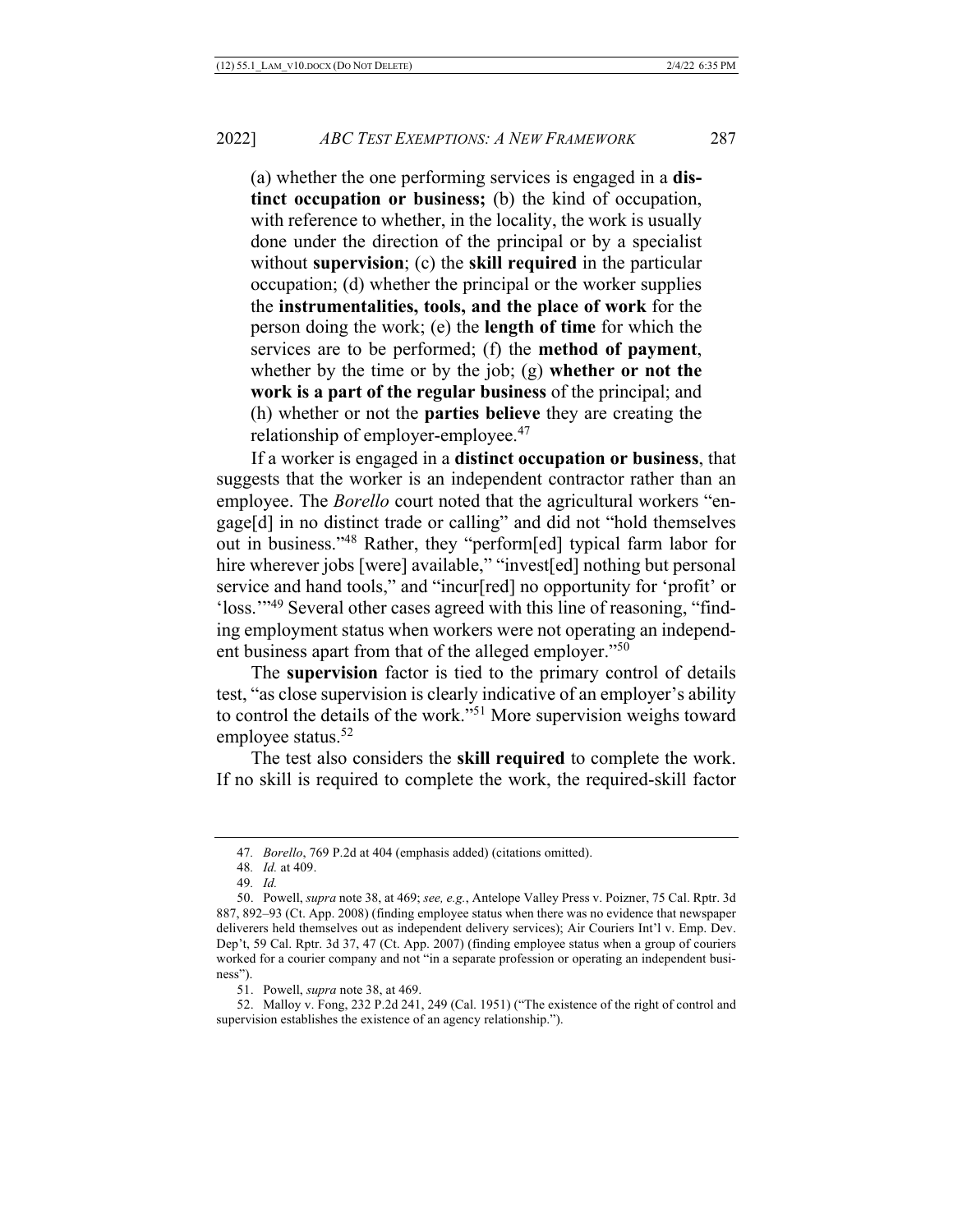will weigh for finding employee status.<sup>53</sup> The *Borello* court noted that the agricultural workers "performed manual labor requiring no special skill" and found that they were employees.<sup>54</sup> Courts have also weighed the factor for employee status (i.e., lacking special skill) when considering knife salespeople,<sup>55</sup> cab drivers,<sup>56</sup> newspaper deliverers,<sup>57</sup> and delivery truck drivers.<sup>58</sup>

Courts are more likely to weigh in favor of employee status when an alleged employer provides the "**instrumentalities, tools, and place of work**."59 This includes the hirer not directly providing the tool but leasing and maintaining the equipment.<sup>60</sup>

The **length of time** is also relevant. A work agreement with a contemplated end point, as opposed to an ongoing agreement, is likely to weigh in favor of independent contractor status rather than employee status.<sup>61</sup>

While not determinative, an hourly **method of payment** generally weighs in favor of employee status, while payment per job weighs in favor of independent contractor status.<sup>62</sup>

If a laborer's work is found to be the **same kind as the regular business of the employer**, the factor weighs in favor of an employee relationship. 63

The **parties' understanding** of the kind of relationship they are entering can also weigh on a court's determination but "will be ignored

57. Antelope Valley Press v. Poizner, 75 Cal. Rptr. 3d 887, 900 (Ct. App. 2008) ("Delivering papers requires no particular skill.").

58. JKH Enters. v. Dep't of Indus. Rels., 48 Cal. Rptr. 3d 563, 579 (Ct. App. 2006) ("[T]he functions performed by the drivers, pick-up and delivery of papers or packages and driving in between, did not require a high degree of skill.").

<sup>53.</sup> *Borello*, 769 P.2d at 407.

<sup>54</sup>*. Id.*

<sup>55.</sup> Harris v. Vector Mktg. Corp., 656 F. Supp. 2d 1128, 1139 (N.D. Cal. 2009).

<sup>56.</sup> Yellow Cab Coop., Inc. v. Workers' Comp. Appeals Bd., 277 Cal. Rptr. 434, 441 (Ct. App. 1991) ("The work did not involve the kind of expertise which requires entrustment to an independent professional . . . 'and the skill required on the job is such that it can be done by employees rather than specially skilled independent workmen.'" (quoting Emps. Ins. v. Greater Omaha Transp. Co., 303 N.W.2d 282, 283–84 (Neb. 1981))).

<sup>59.</sup> Powell, *supra* note 38, at 471.

<sup>60</sup>*. See* Ruiz v. Affinity Logistics Corp., 754 F.3d 1093, 1104 (9th Cir. 2014).

<sup>61</sup>*. See id.* at 1105 (finding employee status when "there was no contemplated end to the service relationship when Affinity and the drivers signed their contracts, and drivers often stayed with Affinity for years" (internal quotation marks omitted)).

<sup>62.</sup> Alexander v. FedEx Ground Package Sys., Inc., 765 F.3d 981, 996 (9th Cir. 2014) ("This payment method cannot easily be compared to either hourly payment (which favors employee status) or per job payment (which favors independent contractor status).").

<sup>63.</sup> Powell, *supra* note 38, at 472.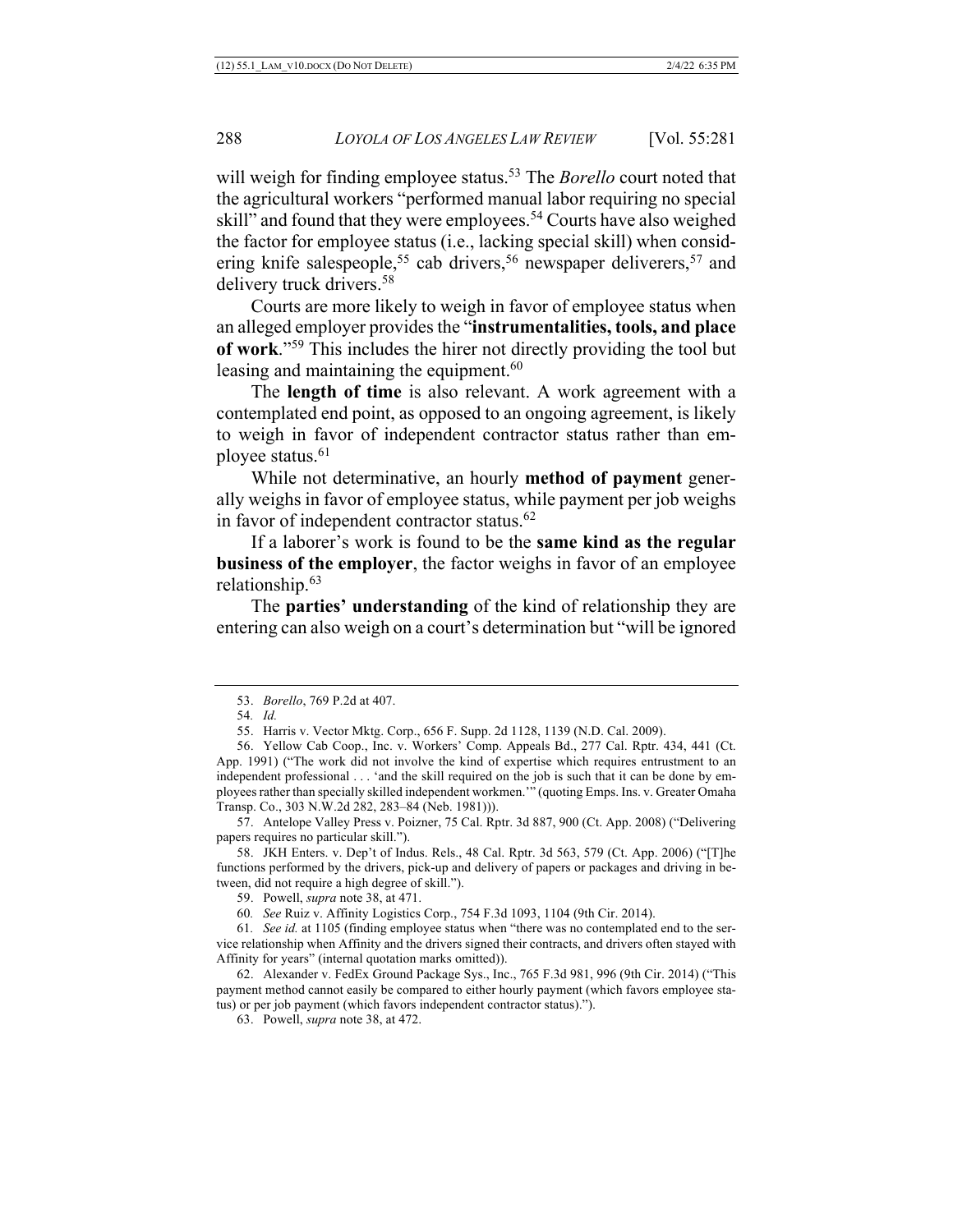if their conduct establishes otherwise."64 The parties cannot override a court's determination by contract.<sup>65</sup>

## *B. After* Dynamex

In *Dynamex*, the California Supreme Court rejected the *Borello*  test for wage orders<sup>66</sup> and instead adopted the ABC test.<sup>67</sup> In *Dynamex*, two delivery drivers sued Dynamex, the delivery company that they worked for.<sup>68</sup> They argued that the company misclassified its workers as independent contractors when instead they were, in fact, employees.<sup>69</sup> The plaintiffs argued that, because they were employees, they were protected by California wage orders, which "impose obligations relating to the minimum wages, maximum hours, and a limited number of very basic working conditions (such as minimally required meal and rest breaks) of California employees."70

In making that decision, the court noted that, unlike the federal common law test, *Borello* focused on the statutory purpose of the workers' compensation law at issue.<sup>71</sup> While early federal cases relied on statutory purpose, $^{72}$  legislation following those cases "has been interpreted to require that federal legislation generally be construed, in the absence of a more specific statutory standard or definition of employment, to embody a more traditional common law test for distinguishing between employees and independent contractors," with the control factor given "considerable weight."73 Notably, after *Borello*, the California Legislature did not react the same way as Congress did, and, unlike Congress, it imposed more penalties on businesses that misclassified employees.74

<sup>64</sup>*. Id.* at 472. *See* Estrada v. FedEx Ground Package Sys., Inc., 64 Cal. Rptr. 3d 327, 335 (Ct. App. 2007) ("The parties' label is not dispositive and will be ignored if their actual conduct establishes a different relationship.").

<sup>65.</sup> Powell, *supra* note 38, at 472.

<sup>66.</sup> Dynamex Operations W., Inc. v. Superior Ct., 416 P.3d 1, 6–7 (Cal. 2018).

<sup>67</sup>*. Id.* at 7.

<sup>68</sup>*. Id.* at 5.

<sup>69</sup>*. Id.*

<sup>70</sup>*. Id.*

<sup>71</sup>*. Id.* at 19 ("[I]t appears more precise to describe *Borello* as calling for resolution of the employee or independent contractor question by focusing on the intended scope and purposes of the particular statutory provision or provisions at issue.").

<sup>72</sup>*. Id.* at 20.

<sup>73</sup>*. Id.*

<sup>74</sup>*. Id.* ("Instead, in response to the continuing serious problem of worker misclassification as independent contractors, the California Legislature has acted to impose substantial civil penalties on those that willfully misclassify, or willfully aid in misclassifying, workers as independent contractors.").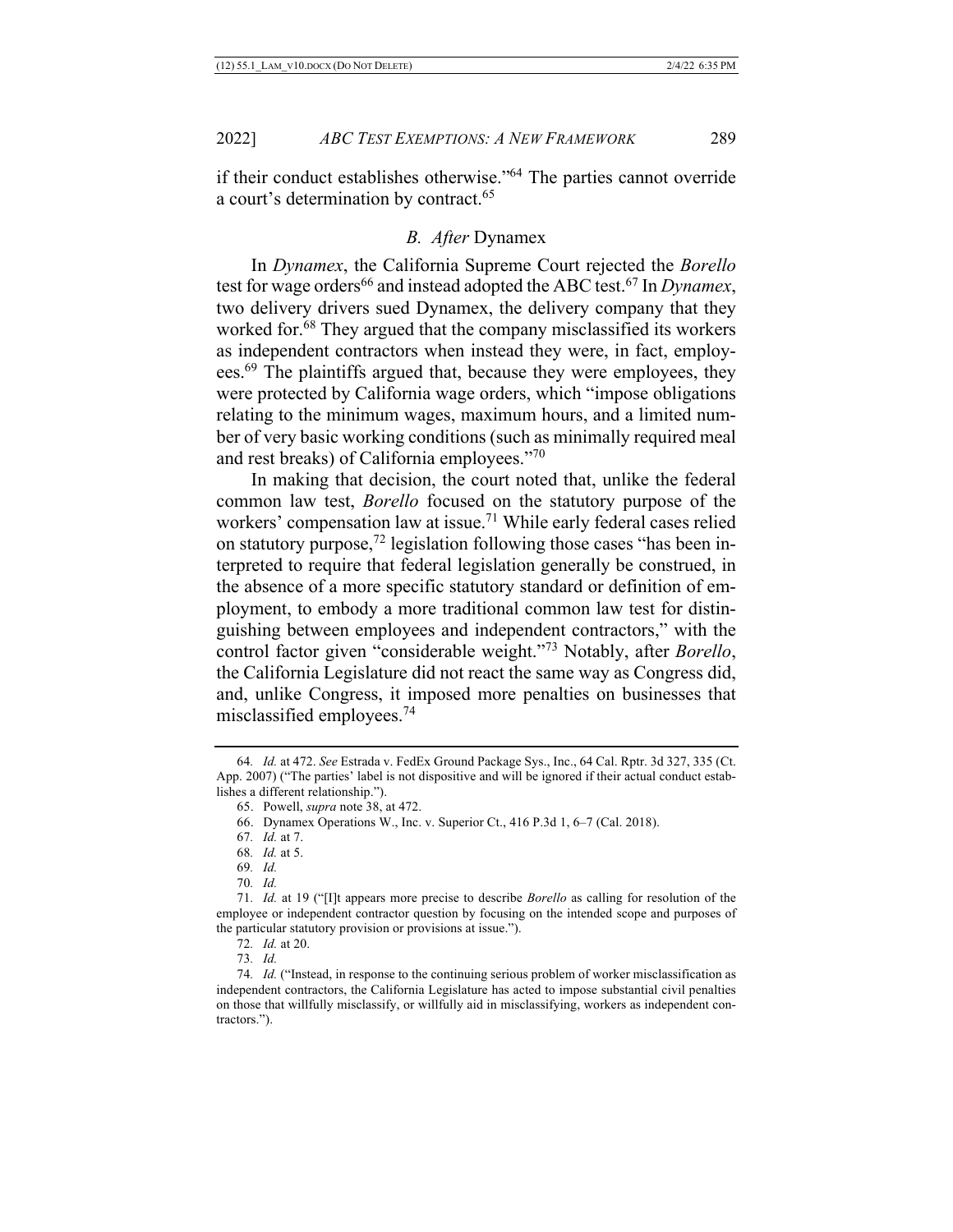The court then looked to its decision in *Martinez v. Combs*, 75 which addressed the meanings of "employ" and "employer" in the context of California wage orders.76 Looking at the statutory history of the law granting the Industrial Welfare Commission authority to issue wage orders, the *Martinez* court held that the definition of employ was broader than the common law test for employee status.<sup>77</sup> Relying on that reasoning, the *Dynamex* court adopted the "ABC" test to determine employee status in the context of wage orders.78 Under the *Dynamex* version of the test, there is a presumption of employment status.<sup>79</sup> To overcome that presumption, the hiring party must establish each of three factors:

"that the worker is free from the control and direction of the hiring entity in connection with the performance of the work";<sup>80</sup> and

"that the worker performs work that is outside the usual course of the hiring entity's business";<sup>81</sup> and

"that the worker is customarily engaged in an independently established trade, occupation, or business of the same nature as the work performed."82

The court then discussed each part of the test.<sup>83</sup>

#### 1. Part A: Free from Control and Direction

To overcome the presumption that a laborer is an employee, a hiring entity must prove that the laborer is "free from the control and direction of the hiring entity in connection with the performance of the work."84 The *Dynamex* court reasoned that because the suffer or

- 82*. Id.* (citations omitted).
- 83*. Id.* at 36–40.
- 84*. Id.* at 35–36.

<sup>75.</sup> 231 P.3d 259 (Cal. 2010).

<sup>76</sup>*. Dynamex*, 416 P.3d at 20.

<sup>77</sup>*. Id.* at 22 ("The *Martinez* court summarized its conclusion on this point as follows: 'To employ, then, under the IWC's definition, has three alternative definitions. It means: (a) to exercise control over the wages, hours or working conditions, *or* (b) to suffer or permit to work, *or* (c) to engage, thereby creating a common law employment relationship.'" (quoting *Martinez*, 213 P.3d at 278)).

<sup>78</sup>*. Id.* at 35–36. The court tied the ABC test to the suffer or permit to work language in the wage orders. *Id.* at 36. The "ABC" test is used in several other states in various contexts. *See generally* Anna Deknatel & Lauren Hoff-Downing, *ABC on the Books and in the Courts: An Analysis of Recent Independent Contractor and Misclassification Statutes*, 18 U. PA. J.L. & SOC. CHANGE 53, 65–71 (2015) (collecting state statutes). The *Dynamex* court cited the Massachusetts version of the test approvingly. *Dynamex*, 416 P.3d at 34 n.23.

<sup>79</sup>*. Dynamex*, 416 P.3d at 35.

<sup>80</sup>*. Id.*

<sup>81</sup>*. Id.*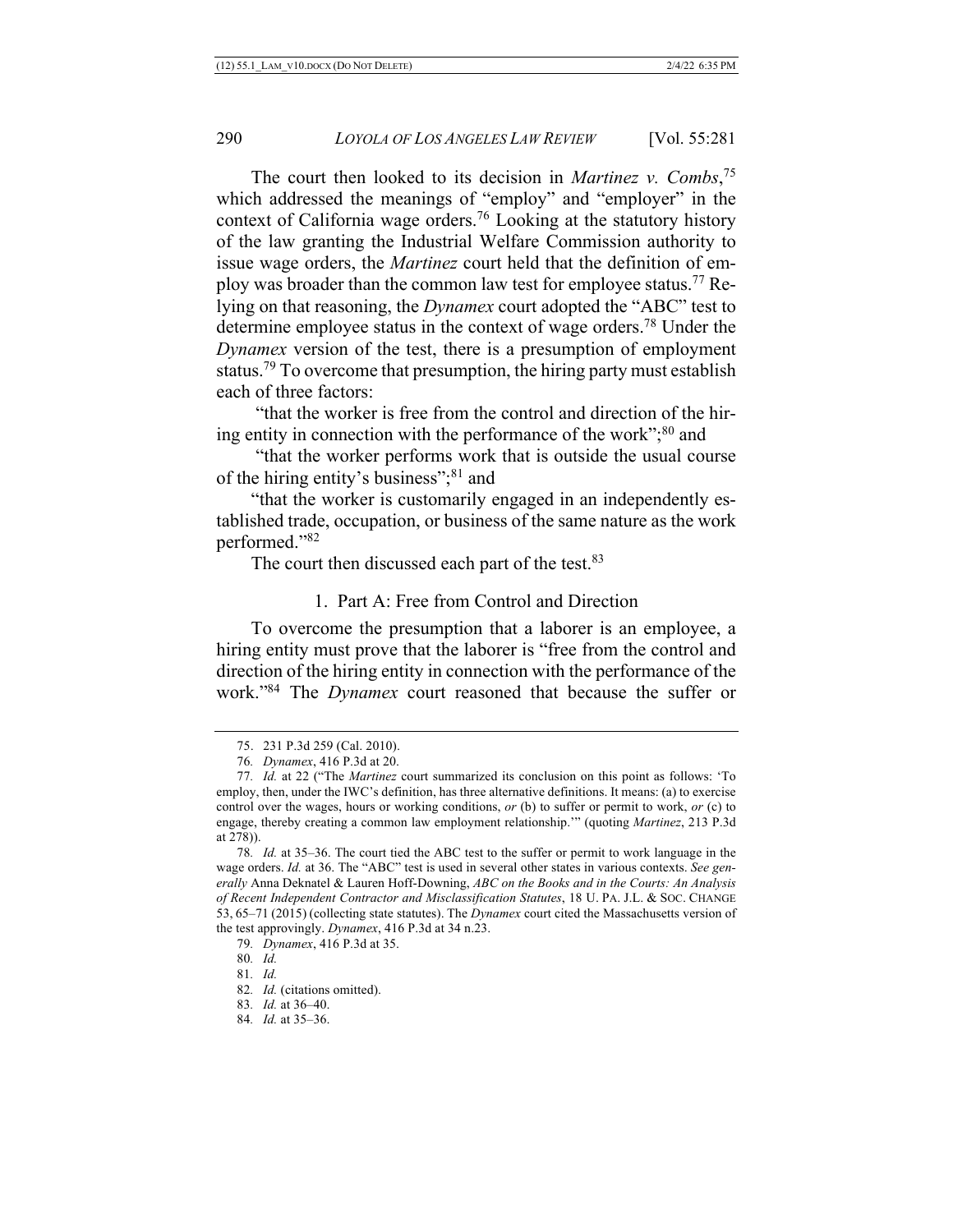permit to work language embodied in the ABC test was meant to be broader than the common law employee test, a laborer considered an employee under the common law test should also be considered an employee under the ABC test.<sup>85</sup> Part A of the test, therefore, "essentially adopts the 'control' factor from the *Borello* standard."86

## 2. Part B: Outside the Usual Course of Business

A hiring entity must also prove "that the worker performs work that is outside the usual course of the hiring entity's business" to overcome the presumption that the worker is an employee.87 The *Dynamex*  court noted that workers "who would ordinarily be viewed by others as working in the hiring entity's business and not as working, instead, in the worker's own independent business" were most likely to be doing work in the hiring entity's course of business.<sup>88</sup>

## 3. Part C: An Independently Established Trade

Finally, to overcome the presumption that a worker is an employee, the hiring entity must prove "that the worker is 'customarily engaged in an independently established trade, occupation, or business of the same nature as that involved in the work performed.'"89 The *Dynamex* court noted in its discussion of this part of the ABC test that an independent contractor "generally takes the usual steps to establish and promote his or her independent business—for example, through incorporation, licensure, advertisements, routine offerings to provide the services of the independent business to the public or to a number of potential customers, and the like."90

<sup>85</sup>*. Id.* at 36.

<sup>86.</sup> Natalie Kalbakian, Note, *Workers of the Gaming World, Unite! The Uncertain Future of the Video Game Industry in the Aftermath of AB 5*, 40 LOY. L.A. ENT. L. REV. 351, 359 (2020).

<sup>87</sup>*. Dynamex*, 416 P.3d at 35.

<sup>88</sup>*. Id.* at 37. The court offered the situation of a retail store hiring a plumber or an electrician as an example of an independent contractor relationship and the situation of a clothing manufacturer hiring a work-at-home seamstress or a bakery hiring a cake decorator as examples of an employee relationship. *Id.* This part closely tracks the **whether or not the work is a part of the regular business** of the employer indicia of the *Borello* test. *See supra* note 63 and accompanying text.

<sup>89.</sup> Kalbakian, *supra* note 86, at 361.

<sup>90</sup>*. Dynamex*, 416 P.3d at 39. This part closely tracks the **distinct occupation or business**  indicia of the *Borello* test. *See supra* notes 48–50 and accompanying text.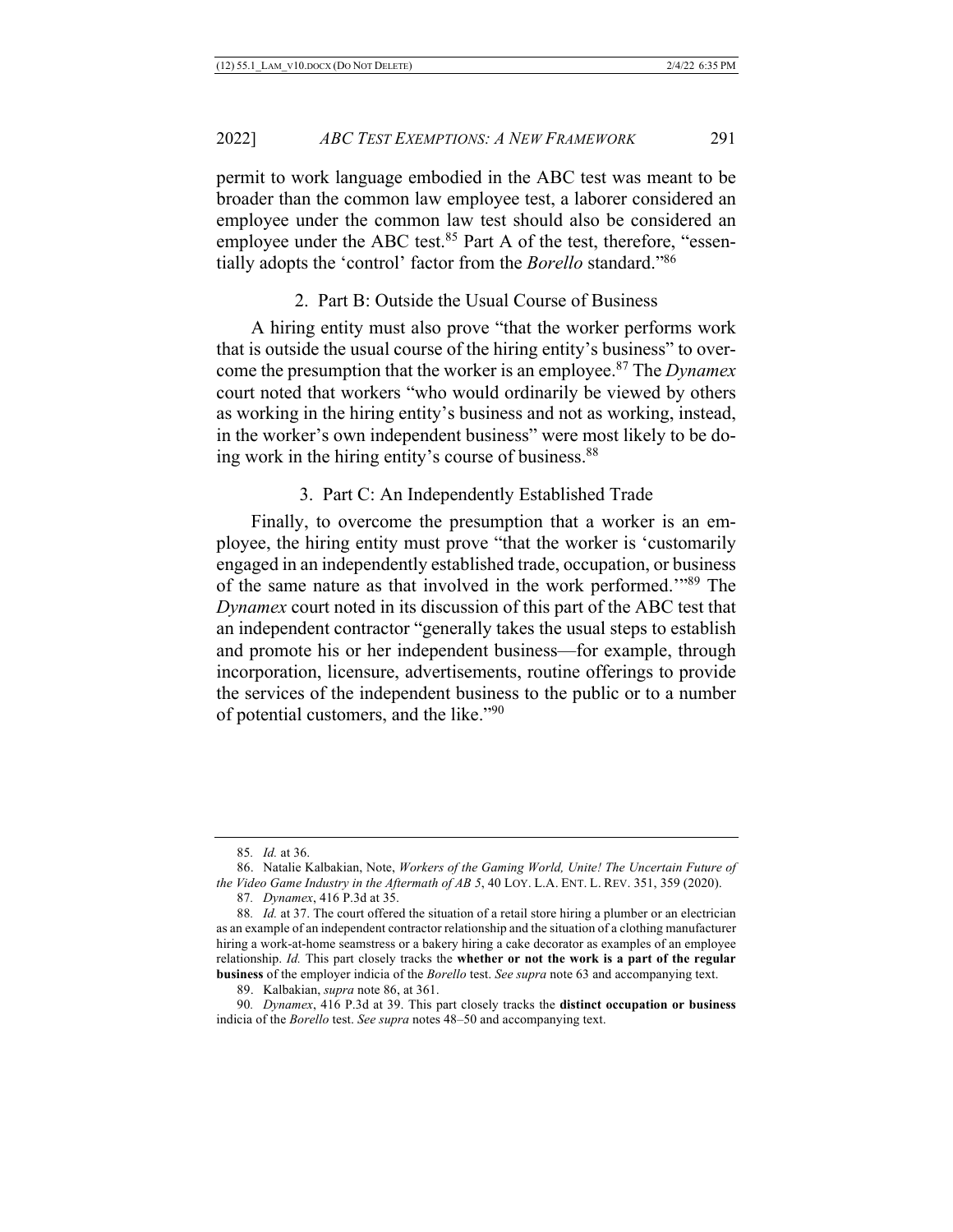## *C. Assembly Bill 5, Aftermath, and Amendment*

The year after *Dynamex* was decided, the California Legislature passed, and Governor Gavin Newsom signed, AB 5.91 The law codified the *Dynamex* decision and expanded the ABC test's use to the Labor and Unemployment Insurance Codes.<sup>92</sup> It also added exceptions to the ABC test and applied the *Borello* test to business-to-business contracting relationships;  $93$  referral agencies;  $94$  "professional services," including marketing, HR administration, travel agencies, etc.;<sup>95</sup> partnerships;<sup>96</sup> construction subcontracting;<sup>97</sup> data aggregation;98 various named professions, including doctors, lawyers, architects, and engineers;<sup>99</sup> and motor clubs.<sup>100</sup> These exceptions were later amended and will be discussed below.101

In proposing the law, its author noted that the "the misclassification of workers . . . undermines the hard-fought laws passed by the Legislature that have historically positioned California as a national leader in creating the strongest worker protections in the country."102 The law intended

to ensure workers who are currently exploited by being misclassified as independent contractors instead of recognized as employees have the basic rights and protections they deserve under the law, including a minimum wage, workers' compensation if they are injured on the job, unemployment insurance, paid sick leave, and paid family leave.<sup>103</sup>

Writing in support of AB 5, the California Labor Federation noted that the ABC test "prevents the common practice in many industries of a company forcing an individual to act as an independent business while

- 100*. Id.* § 2784.
- 101*. See infra* Section III.D.

102. CAL. ASSEMB., THIRD READING OF ASSEMBLY BILL NO. 5, 2019–2020 Reg. Sess. (Cal. 2019) (as amended May 1, 2019).

<sup>91.</sup> John Myers et al., *Newsom Signs Bill Rewriting California Employment Law, Limiting Use of Independent Contractors*, L.A. TIMES (Sept. 18, 2019), https://www.latimes.com/california /story/2019-09-18/gavin-newsom-signs-ab5-employees0independent-contractors-california [https://perma.cc/T4Q6-2NWC].

<sup>92.</sup> CAL. LAB. CODE § 2775(b)(1) (West Supp. 2021).

<sup>93</sup>*. Id.* § 2776.

<sup>94</sup>*. Id.* § 2777.

<sup>95</sup>*. Id.* § 2778.

<sup>96</sup>*. Id.* § 2779.

<sup>97</sup>*. Id.* § 2781.

<sup>98</sup>*. Id.* § 2782.

<sup>99</sup>*. Id.* § 2783.

<sup>103.</sup> Assemb. B. 5, 2020 Leg., 2019–2020 Reg. Sess. § 1(e) (Cal. 2020).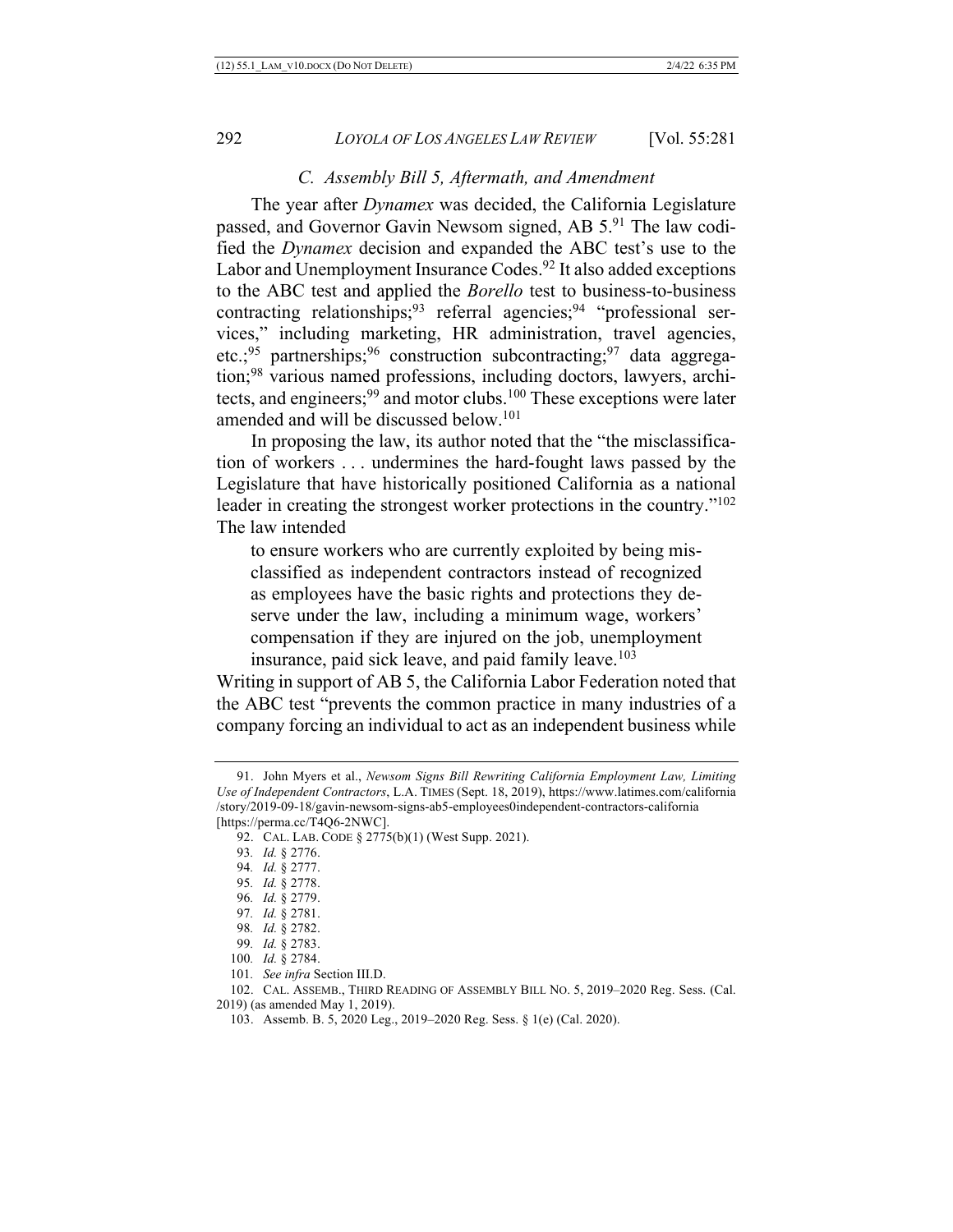2022] *ABC TEST EXEMPTIONS: A NEW FRAMEWORK* 293

the company maintains the right to set rates, direct work, and impose discipline."<sup>104</sup>

The effects of the law were quick. Within two months of it taking effect, "hundreds of truckers" who transported cargo from the ports of Los Angeles and Long Beach incorporated as independent businesses in hope of qualifying under the business-to-business exception, and a nonprofit theatre canceled one of its annual productions.<sup>105</sup> A youth baseball league decided to transition its umpires to volunteers.<sup>106</sup> Vox Media ended hundreds of contracts with freelance writers who contributed to the company's sports websites.<sup>107</sup> The music industry pushed for an exemption from the law, which industry personnel felt was poorly suited to their kind of work.<sup>108</sup> Anecdotally, workers and business owners from industries that had previously hired independent contractors (including pediatric therapy, online teaching, freelance writing, blogging, sign language interpretation, music, tax preparation, and medical transcription) reported a decline in work.<sup>109</sup> The law also provoked lawsuits by groups of writers, $110$  a business that contracts with court reporters,  $111$  and an association of truckers.  $112$  The COVID-19 pandemic and its economic effects exasperated the issues. $113$ 

107. Suhauna Hussain, *Vox Media Cuts Hundreds of Freelance Journalists as AB 5 Changes Loom*, L.A. TIMES (Dec. 17, 2019), https://www.latimes.com/business/story/2019-12-17/vox-med ia-cuts-hundreds-freelancers-ab5 [https://perma.cc/Z2VJ-8RE2].

<sup>104.</sup> CAL. ASSEMB., *supra* note 102.

<sup>105.</sup> Margot Roosevelt, *New California Labor Law AB 5 Is Already Changing How Businesses Treat Workers*, L.A. TIMES (Feb. 14, 2020), https://www.latimes.com/business/story/2020-02- 14/la-fi-california-independent-contractor-small-business-ab5 [https://perma.cc/TBK5-W6JL].

<sup>106.</sup> Lev Farris Goldenberg, *New Year, New Rules for Davis Little League Umpires*, DAVIS ENTER. (Jan. 4, 2020), https://www.davisenterprise.com/sports/lev-farris-goldenberg-new-yearnew-rules-for-davis-little-league-umpires/.

<sup>108</sup>*. See* Mitch Glazier et al., *AB5 Could Crush Independent Music in California (Guest Column)*, VARIETY (Sept. 4, 2019), https://variety.com/2019/music/news/ab5-could-crush-independent-music-in-california-guest-column-1203322730/ [https://perma.cc/CXP9-V3FK].

<sup>109.</sup> Michael Lotito et al., *AB 5: The Aftermath of California's Experiment to Eliminate Independent Contractors Offers a Cautionary Tale for Other States*, J.D. SUPRA (Mar. 10, 2020), https://www.jdsupra.com/legalnews/ab-5-the-aftermath-of-california-s-40627/ [https://perma.cc/ KW6V-ZK8F].

<sup>110.</sup> Am. Soc'y of Journalists & Authors, Inc. v. Becerra, No. 19-10645, 2020 WL 1444909, at \*1 (C.D. Cal. Mar. 20, 2020).

<sup>111.</sup> Complaint for Declaratory Relief at 2–3, Williams, Weisberg & Weisberg v. California, No. 34-2020-00273530 (Sacramento Cnty. Super. Ct. Jan. 16, 2020).

<sup>112.</sup> Cal. Trucking Ass'n v. Becerra, 433 F. Supp. 3d 1154, 1159 (S.D. Cal. 2020), *rev'd sub nom.*, Cal. Trucking Ass'n v. Bonta, 996 F.3d 644 (9th Cir. 2021).

<sup>113</sup>*. See* Johana Bhuiyan, *Coronavirus Is Supercharging the Fight over California's New Employment Law,* L.A. TIMES (Mar. 26, 2020), https://www.latimes.com/business/technology/story/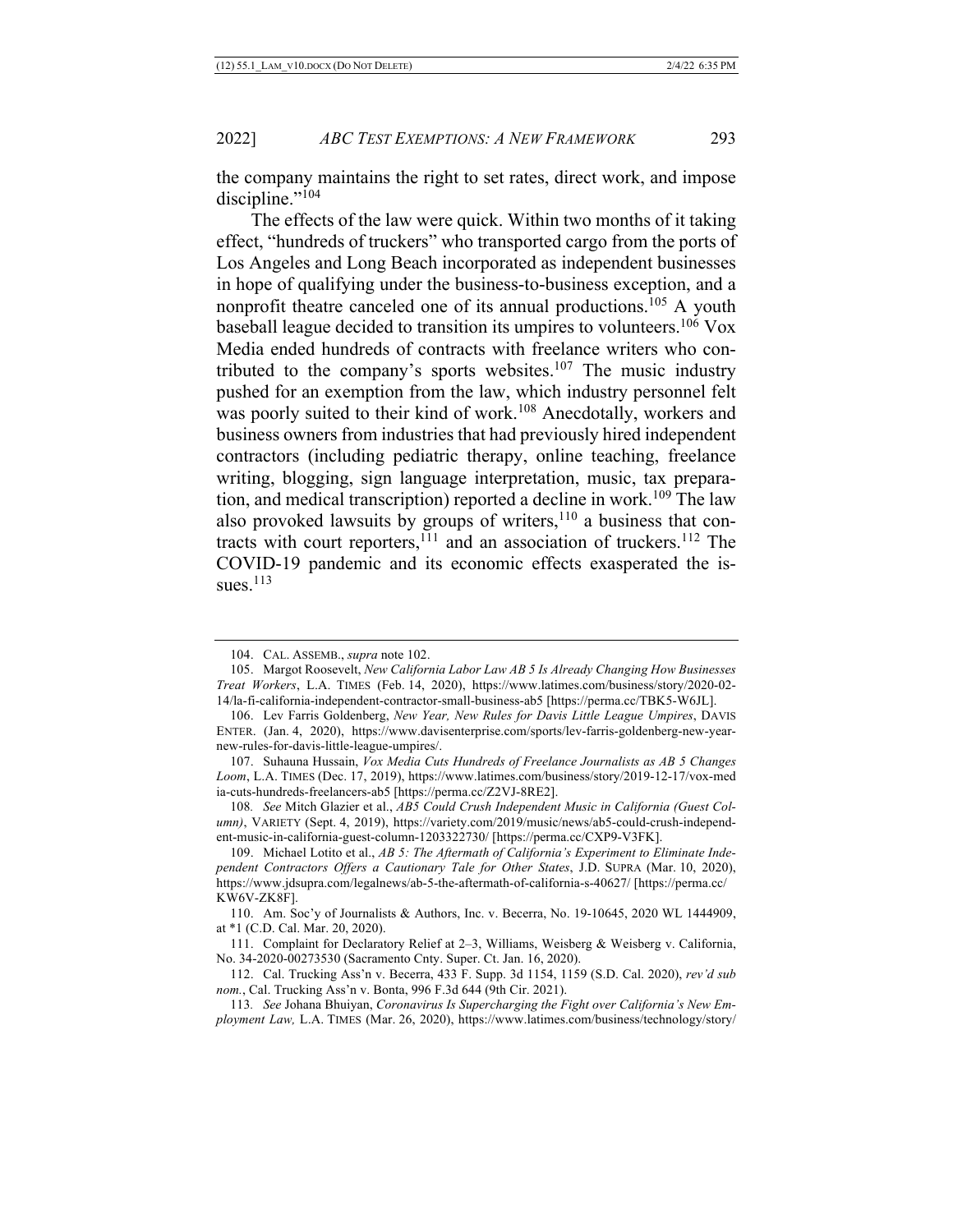AB 5 also provoked action in the statehouse. Legislators introduced more than thirty bills to amend the law.<sup>114</sup> Proposals ranged from amendments exempting music industry workers,<sup>115</sup> little league umpires, $116$  and livestock judges $117$  to amendments proposing different tests<sup>118</sup> or revoking AB  $5.^{119}$  The legislature consolidated several of the bills as AB 2257, which Governor Newsom signed.<sup>120</sup> The amendments clarified and expanded some of the existing exemptions and added a new exemption for the music industry.<sup>121</sup> Uber, Lyft, and other tech companies also proposed a ballot proposition, which passed.<sup>122</sup> The proposition, "the costliest ballot measure fight in California history,"123 categorized "app-based drivers" as independent contractors as long as the apps for which they work met several conditions.124

#### *D. The Current Exemptions*

As amended by AB 2257, California generally applies the ABC test to determine whether a worker is an employee or an independent contractor for the purposes of the Labor Code, the Unemployment Insurance Code, and California wage orders.<sup>125</sup> The law provides for nine conditional exemptions where the *Borello* test applies instead.126

#### 1. Business-To-Business

The first exemption applies to "bona fide business-to-business contracting" relationships.<sup>127</sup> To qualify for this exemption, the two

change-ab5-independent-contractors-labor-law-california [https://perma.cc/E7ZS-J3KA].

116. Assemb. B. 3185, 2020 Leg., 2019–2020 Reg. Sess. (Cal. 2020).

<sup>2020-03-26/</sup>coronavirus-disrupted-their-income-now-their-calls-for-california-to-take-action-onab5-are-getting-louder [https://perma.cc/3PPY-G33S].

<sup>114.</sup> John Myers, *A Flood of Proposed Changes to California's AB 5 Awaits State Lawmakers*, L.A. TIMES (Feb. 28, 2020), https://www.latimes.com/california/story/2020-02-28/proposals-

<sup>115.</sup> S.B. 881, 2020 Leg., 2019–2020 Reg. Sess. (Cal. 2020).

<sup>117.</sup> Assemb. B. 2497, 2020 Leg., 2019–2020 Reg. Sess. (Cal. 2020).

<sup>118.</sup> S.B. 806, 2020 Leg., 2019–2020 Reg. Sess. (Cal. 2020).

<sup>119.</sup> Assemb. B. 1928, 2020 Leg., 2019–2020 Reg. Sess. (Cal. 2020).

<sup>120.</sup> CalMatters, *Here Are the 2020 Bills Gov. Newsom Rejected or Signed into California Law*,

LAIST (Oct. 1, 2020), https://laist.com/news/here-are-the-2020-bills-gov-newsom-rejected-orsigned-into-california-law [https://perma.cc/K377-EW6Y].

<sup>121.</sup> Assemb. B. 2257, 2020 Leg., 2019–2020 Reg. Sess. (Cal. 2020).

<sup>122.</sup> Luna, *supra* note 4.

<sup>123.</sup> Menezes et al., *supra* note 2. More than \$220 million was spent on advertising for and against Proposition 22. *Id.* Uber, DoorDash, Lyft, Instacart, and Postmates contributed more than \$200 million combined in support of the proposition. *Id.*

<sup>124.</sup> *See* CAL. BUS. & PROF. CODE §§ 7448–7467 (West Supp. 2021).

<sup>125.</sup> CAL. LAB. CODE § 2775(b) (West Supp. 2021).

<sup>126</sup>*. Id.* § 2776–2784.

<sup>127</sup>*. Id.* § 2776.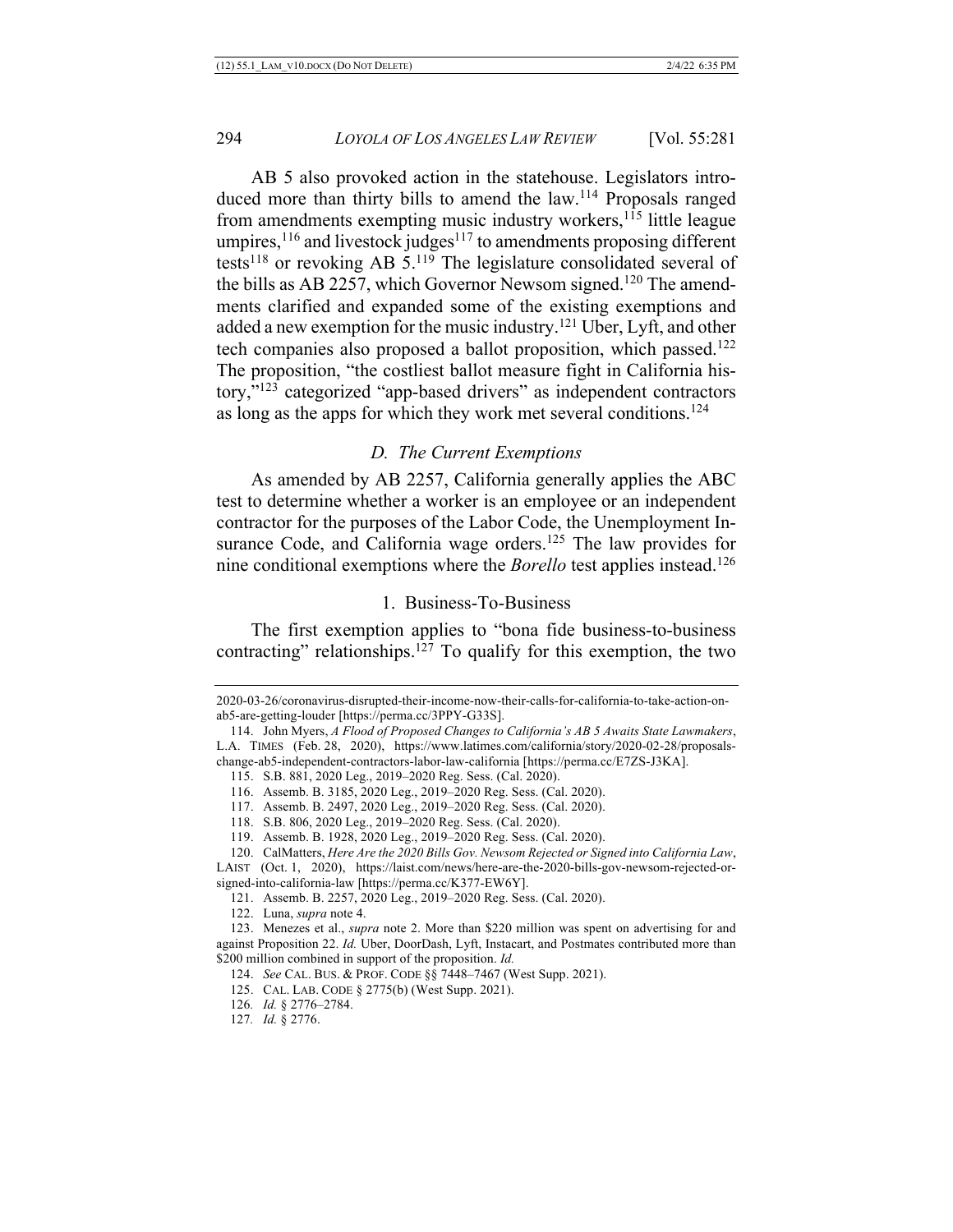businesses involved must be individuals "acting as . . . sole proprietor[s]" or business entities "formed as a partnership, limited liability company, limited liability partnership, or corporation."128 If this threshold condition is met, the laboring party qualifies as an independent contractor if the hiring party proves the twelve conditions in **Figure 1** (below).<sup>129</sup>

**Figure 1**<sup>130</sup>

(1) the laboring party is free from control and direction both in fact and under the contract

(2) the laboring party provides services to the contracting party, not the contracting party's customers

(3) the contract is in writing, includes the payment amount and any applicable rate, and the payment due date

(4) the laboring party holds any required business licenses or tax registrations

(5) the laboring party maintains a business location, which may be their residence, separate from the contracting party's location

(6) the laboring party is "customarily engaged in an independently established business of the same nature" as the work performed

(7) the laboring party has the ability to contract with other businesses to "provide the same or similar services and maintain a clientele without restrictions" from the contracting party

(8) the laboring party actually advertises its services

(9) "[c]onsistent with the nature of the work," the laboring party "provides its own tools, vehicles, and equipment to perform the services, not including any proprietary materials that may be necessary"

(10) the laboring party can negotiate its rates

(11) "[c]onsistent with the nature of the work," the laboring party can set its own hours and location of work

(12) the laboring party is not doing work described in a separate California code controlling construction contracting

# 2. Referral Agencies

The second exemption applies to referral agencies—businesses that connect laboring parties to clients—and the laboring parties they refer.131 For the referral agencies to qualify for the exemption from the

<sup>128</sup>*. Id.* § 2776(a).

<sup>129</sup>*. Id.*

<sup>130</sup>*. See id.* § 2776.

<sup>131.</sup> *Id.* § 2777.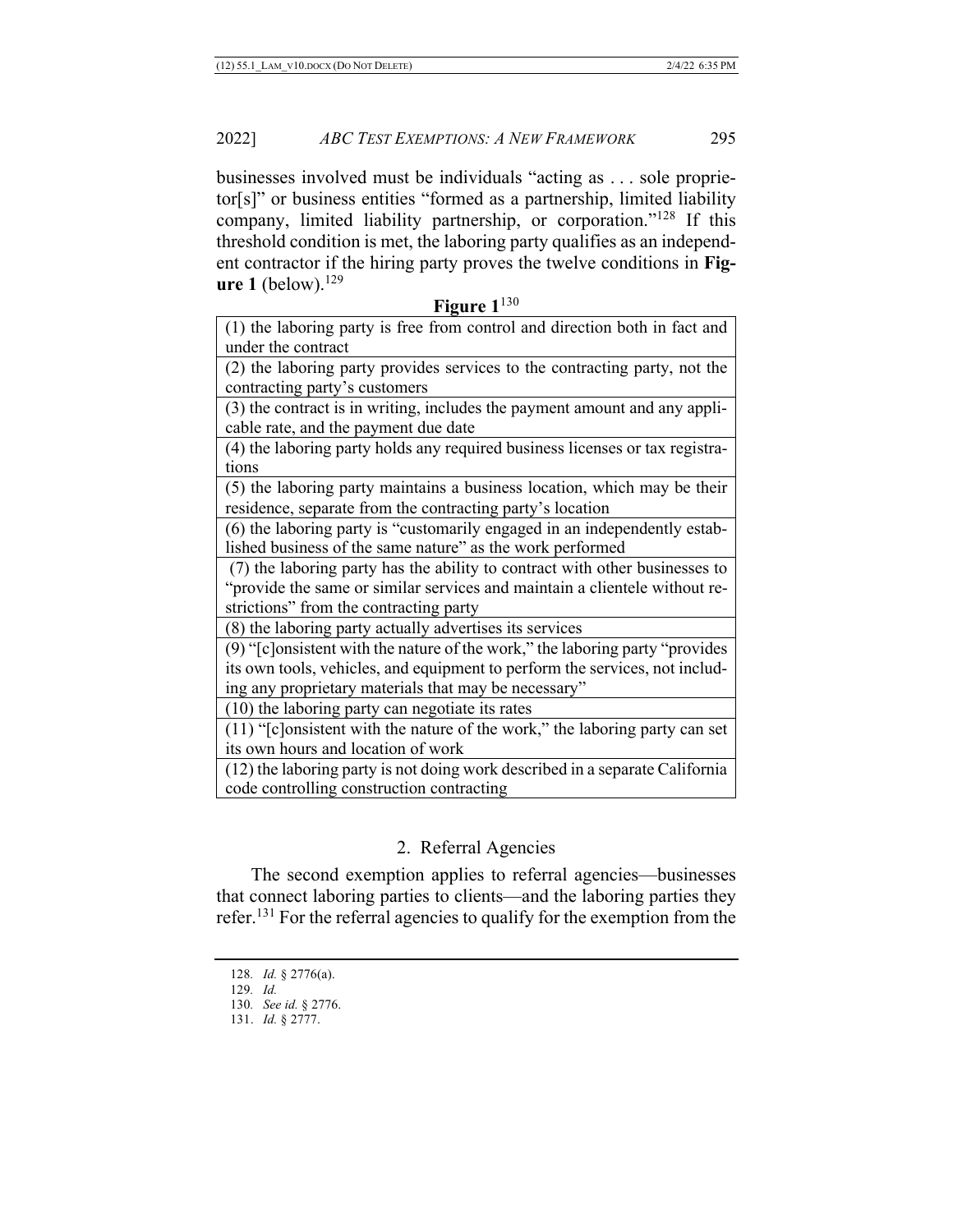ABC test, the laboring party must be "an individual acting as a sole proprietor, or a business entity formed as a partnership, limited liability company, limited liability partnership, or corporation" that "provides services to clients through a referral agency."132 If the laboring party meets this threshold condition, the referral agency must show that it satisfies the eleven conditions in **Figure 2** (below) to qualify for exemption from the ABC test.<sup>133</sup>

**Figure 2**<sup>134</sup>

(1) the laboring party is free from control and direction both in fact and under the contract

(2) the laboring party holds any required business licenses or tax registrations

(3) if the work done is described in a separate California code controlling construction, the laboring party has all the appropriate licenses

(4) the laboring party certifies to the referral agency that it has any required licenses, and the referral agency maintains those records for at least three years

(5) the laboring party delivers services to the client under its own name without requirement that it deliver its services under the name of the referral agency

(6) the laboring party provides its own tools and supplies

(7) the laboring party "is customarily engaged, or was previously engaged, in an independently established business or trade of the same nature as, or related to, the work performed for the client"

(8) "[t]he referral agency does not restrict the service provider from maintaining a clientele and the service provider is free to seek work elsewhere, including through a competing referral agency"

(9) the laboring party "sets their own hours and terms of work or negotiates their hours and terms of work directly with the client"

(10) the laboring party—without a deduction from the referral agency sets its own rates, or negotiates their rates with the client through the referral agency, or negotiates their rates directs with the client, or is free to accept or reject rates set by the client

(11) "[t]he laboring party is free to accept or reject clients and contracts, without being penalized in any form by the referral agency" except if the laboring party accepts a job and fails to fulfill any of its obligations

<sup>132</sup>*. Id.* § 2777(a).

<sup>133</sup>*. Id.*

<sup>134</sup>*. See id.*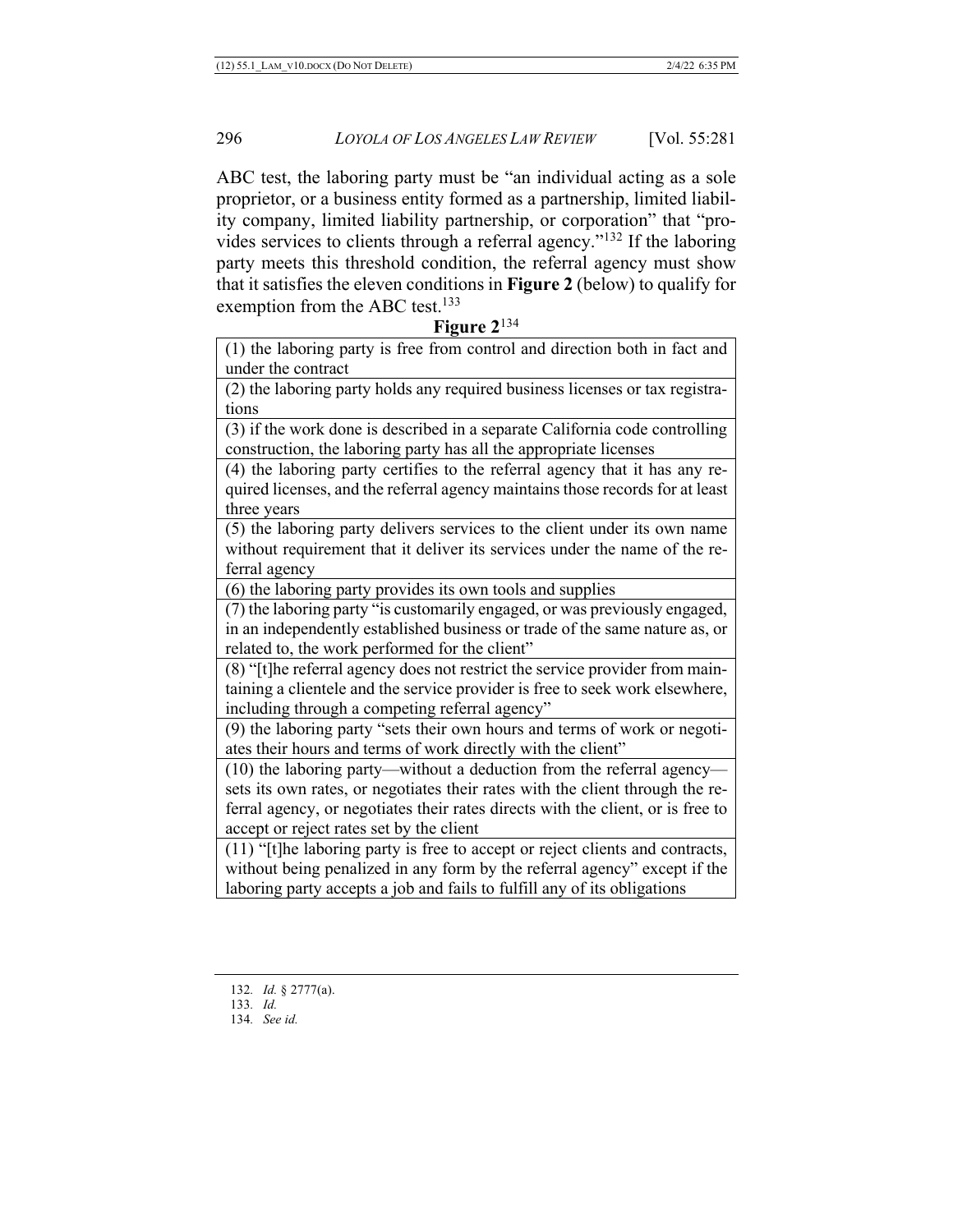The statute describing the exemption also contains a list of examples of industries that qualify for the exemption if the eleven conditions are met and a list of industries that are exempted from the exemption.<sup>135</sup> Examples of industries that qualify include, "but are not limited to, graphic design, . . . youth sports coaching, . . . wedding or event planning, . . . minor home repair, moving, errands, . . . dog walking, ... and interpreting services."<sup>136</sup> Industries that are exempted from the exemption are industries designated as highly hazardous under California statute and businesses "that provide janitorial, delivery, courier, transportation, trucking, agricultural labor, retail, logging, in-home care, or construction services other than minor home repair."<sup>137</sup>

# 3. Professional Services

The third exemption applies to contracts for "professional services" as defined by statute.<sup>138</sup> Under this exemption, the laboring party qualifies as an independent contractor if it provides professional services and if the hiring entity proves the six conditions in **Figure 3**   $(below).<sup>139</sup>$ 

#### **Figure 3**<sup>140</sup>

(1) the laboring party maintains a business location, which may include their residence, that is separate from the hiring entity

(2) the laboring party holds any required business licenses or tax registrations and any required professional licenses or permits

(3) the laboring party has the ability to set or negotiate their own rates

(4) "[o]utside of project completion dates and reasonable business hours," the laboring party has the ability to set its own hours

(5) the laboring party "is customarily engaged in the same type of work performed under contract with another hiring entity or holds themselves out to other potential customers as available to perform the same type of work"

(6) the laboring party "customarily and regularly exercises discretion and independent judgment in the performance of the services"

139*. Id.*

<sup>135.</sup> *Id.* § 2777(b)(2).

<sup>136</sup>*. Id.* § 2777(b)(2)(B).

<sup>137</sup>*. Id.* § 2777(b)(2)(C).

<sup>138.</sup> *Id.* § 2778.

<sup>140</sup>*. See id.* § 2778(a).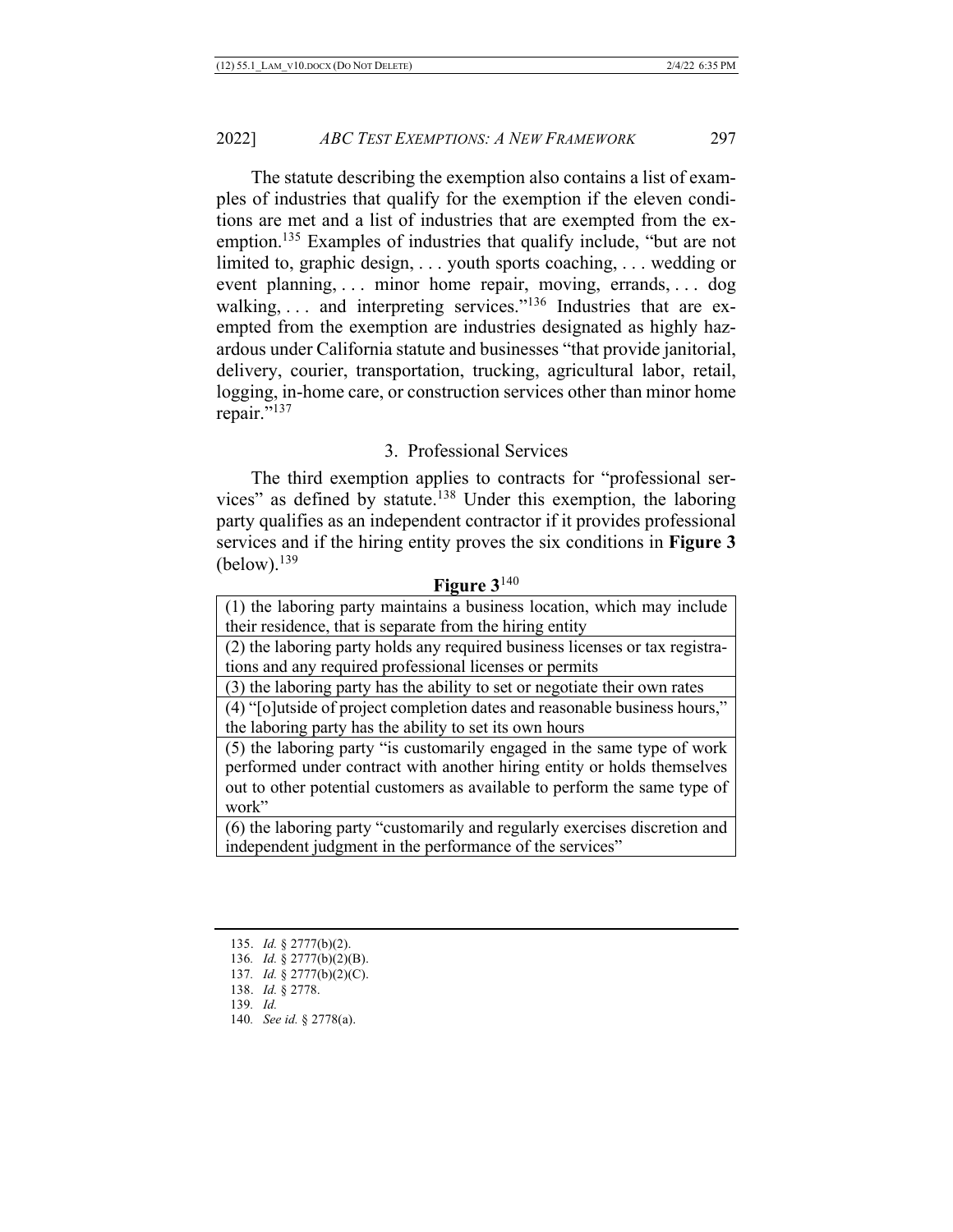The statute contains fifteen different categories of "professional services," including marketing, HR administration, grant writing, graphic design, art, and freelance writing.141

# 4. Two Individuals

The fourth exemption applies when two individuals act "as a sole proprietor or separate business entity formed as a partnership, limited liability company, limited liability partnership, or corporation"<sup>142</sup> to perform work for a "stand-alone non-recurring event in a single location, or a series of events in the same location no more than once a week."<sup>143</sup> To qualify for the exemption, the entity must meet the eight conditions in **Figure 4** (below).144

#### **Figure 4**<sup>145</sup>

(1) neither party controls or directs the other "in connection with the performance of the work," both under the contract and in fact

(2) each party can "negotiate their rate of pay with the other"

(3) the parties' written contract states "the total payment for services provided by both individuals at the single-engagement event, and the specific rate paid to each individual"

(4) each party maintains their own business location, which may include their residence

(5) each party "provides their own tools, vehicles, and equipment to perform the services under the contract"

(6) each party has any required business license or tax registration

(7) each party "is customarily engaged in the same or similar type of work performed under the contract or each individual separately holds themselves out to other potential customers as available to perform the same type of work"

(8) each party can "contract with other businesses to provide the same or similar services and maintain their own clientele without restrictions"

The statute also exempts from the exemption highly hazardous industries and "janitorial, delivery, courier, transportation, trucking, agricultural labor, retail, logging, in-home care, or construction services other than minor home repair."146

<sup>141</sup>*. Id.* § 2778(b)(2)(A)–(O).

<sup>142</sup>*. Id.* § 2779(a).

<sup>143.</sup> *Id.* § 2779(b).

<sup>144</sup>*. Id.* § 2779(a).

<sup>145</sup>*. See id.*

<sup>146</sup>*. Id.* § 2779(c).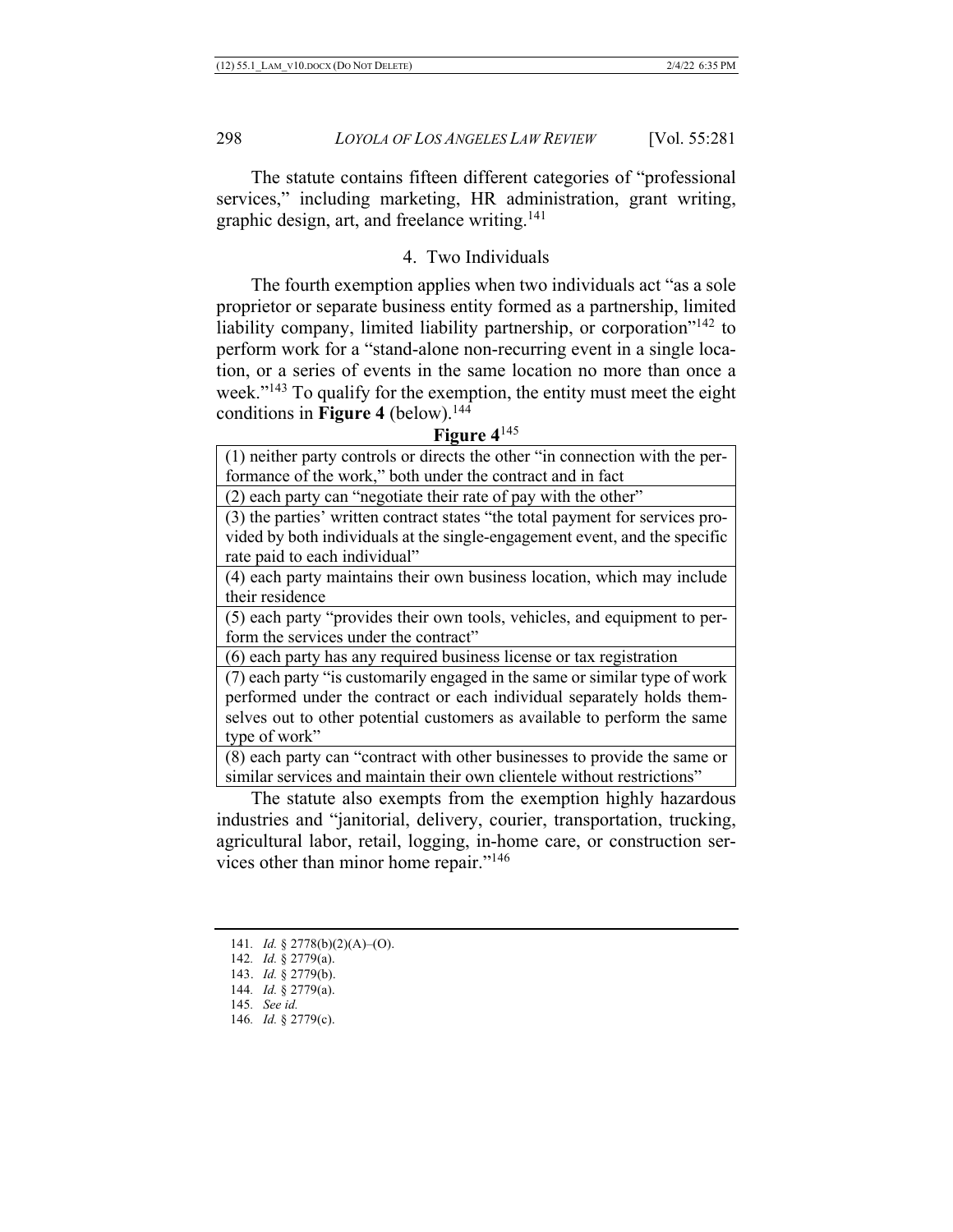## 5. The Music Industry

The fifth exemption applies to the music industry generally.<sup>147</sup> The statute exempts certain "occupations in connection with creating, marketing, promoting, or distributing sound recordings or musical compositions."148 Covered occupations include songwriters, lyricists, composers, and proofers; musician managers; record producers; and vocalists,<sup>149</sup> but not film and TV crews and non-independent music publicists.150 The law also allows any collective bargaining or union agreements between "the applicable labor unions and respective employers" to govern the determination of employee status.151 The exemption includes additional, specific rules for "recording artists, musicians, and vocalists" that allow for collective bargaining.<sup>152</sup> Further, the law treats musicians and vocalists who do not collect or are not entitled to royalties as employees for overtime and minimum wage purposes.153

The statute also includes an exemption from the ABC test for some performances.<sup>154</sup> It provides that the *Borello* test applies to determine employee status *unless* (1) "[t]he musical group is performing as a symphony orchestra, the musical group is performing at a theme park or amusement park, or a musician is performing in a musical theater production;" or (2) "[t]he musical group is an event headliner for a performance taking place in a venue location with more than 1,500 attendees;" or (3) "[t]he musical group is performing at a festival that sells more than 18,000 tickets per day."<sup>155</sup>

Finally, the music industry's exemption includes a general application of *Borello* to "[a]n individual performance artist performing material that is their original work" if (1) the artist "is free from the control and direction of the hiring entity in connection with the performance of the work, both as a matter of contract and in fact"; and (2) the artist "retains the rights to their intellectual property that was created in connection with the performance"; and (3) "[c]onsistent with the nature of the work," the artist "sets their terms of work and

<sup>147</sup>*. Id.* § 2780.

<sup>148</sup>*. Id.* § 2780(a)(1).

<sup>149.</sup> *Id.* § 2780(a)(1)(A)–(J).

<sup>150</sup>*. Id.* § 2780(a)(2)(A)–(B).

<sup>151</sup>*. Id.* § 2780(a)(3).

<sup>152</sup>*. Id.* § 2780(a)(4)(A)–(C).

<sup>153</sup>*. Id.* § 2780(a)(4)(B).

<sup>154</sup>*. Id.* § 2780(b).

<sup>155</sup>*. Id.* § 2780(b)(1).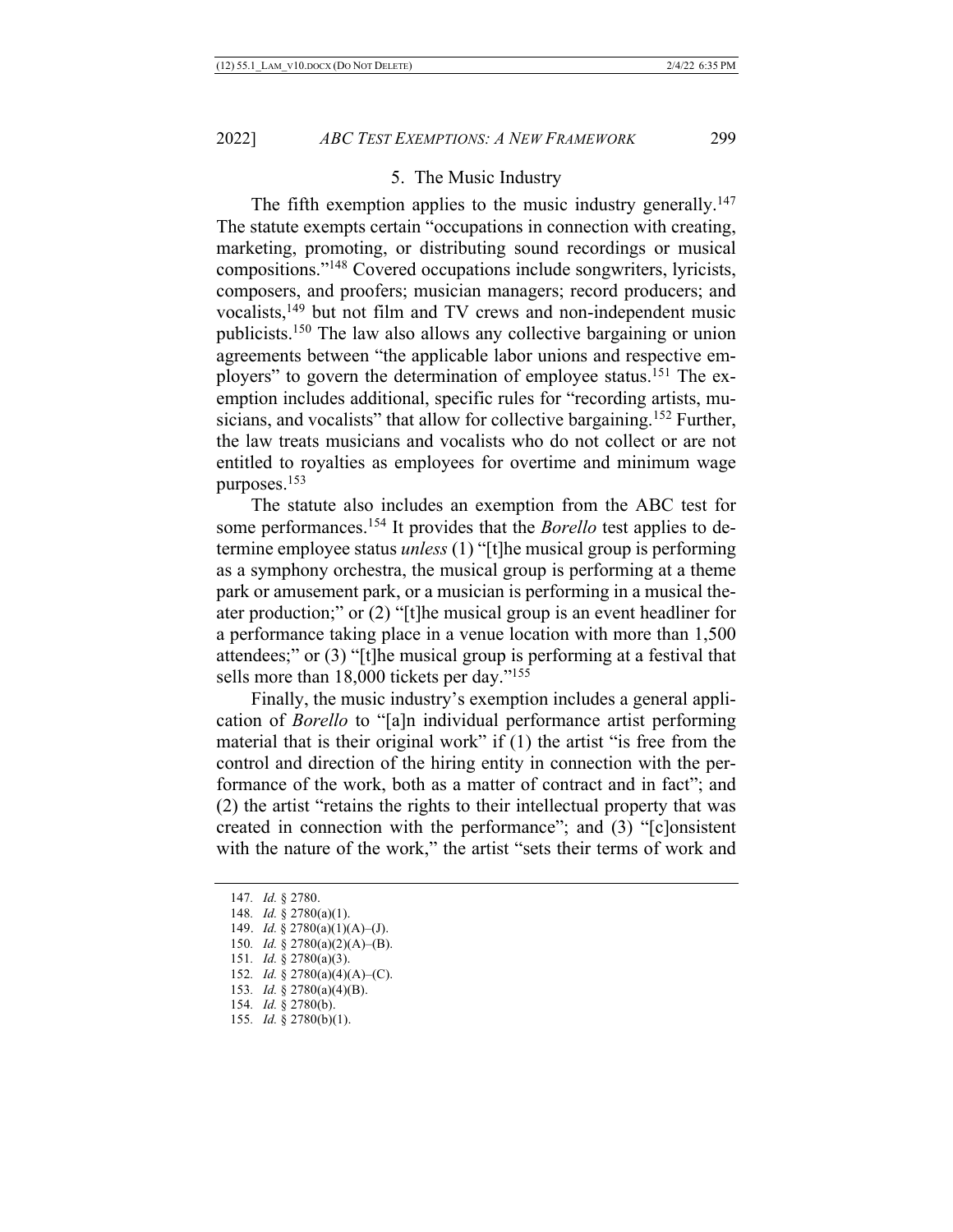has the ability to set or negotiate their rates"; and (4) the artist "is free to accept or reject each individual performance engagement without being penalized in any form by the hiring entity."<sup>156</sup> The statute includes a non-exhaustive list of professions qualifying as performance art, including "an individual performing comedy, improvisation, stage magic, illusion, mime, spoken word, storytelling, or puppetry."157

## 6. Construction Subcontracting

The sixth exemption applies to construction subcontractors, allowing for the *Borello* test and other statutory tests to apply when (1) "[t]he subcontract is in writing"; (2) "[t]he subcontractor is licensed by the Contractors' State License Board and the work is within the scope of that license"; (3) the subcontractor holds any required business licenses or tax registrations; (4) "[t]he subcontractor maintains a business location that is separate from the business or work location of the contractor"; (5) [t]he subcontractor has the authority to hire and to fire other persons to provide or to assist in providing the services"; (6) [t]he subcontractor assumes financial responsibility for errors or omissions in labor or services" through insurance or similar methods; and (7) "[t]he subcontractor is customarily engaged in an independently established business of the same nature as that involved in the work performed."158 The exemption includes several additional conditions for "construction trucking services."159

## 7. Data Aggregation

The seventh exception applies to businesses, research institutions, or organizations that request and gather "feedback on user interface, products, services, people, concepts, ideas, offerings, or experiences" and the survey respondents providing the information.<sup>160</sup> The aggregating party must prove four conditions: (1) the respondent "is free from control and direction from the data aggregator with respect to the substance and content of the feedback"; (2) "[a]ny consideration paid for the feedback provided, if prorated to an hourly basis, is an amount equivalent to or greater than the minimum wage"; (3) "[t]he nature of the feedback requested requires the individual providing feedback to

<sup>156.</sup> *Id.* § 2780(c)(1).

<sup>157</sup>*. Id.* § 2780(c)(2).

<sup>158.</sup> *Id.* § 2781(a)–(g).

<sup>159</sup>*. Id.* § 2781(h).

<sup>160.</sup> *Id.* § 2782(a).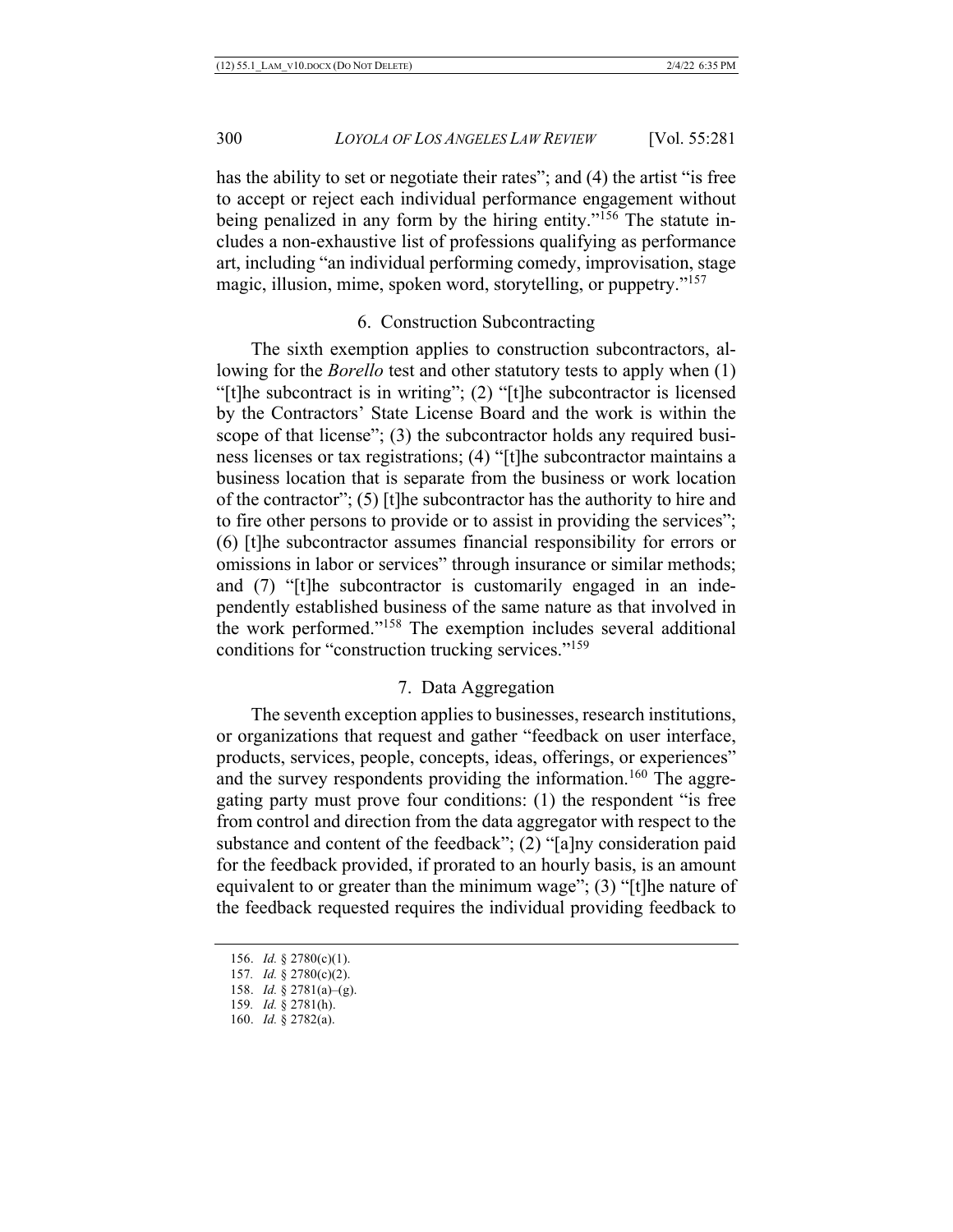the data aggregator to exercise independent judgment and discretion"; and (4) "[t]he individual has the ability to reject feedback requests, without being penalized in any form by the data aggregator."<sup>161</sup>

# 8. Specific Occupations

The labor code's eighth exemption applies to a variety of named occupations, many of which are defined in separate provisions of the labor code.<sup>162</sup> These occupations include doctors, lawyers, architects, engineers, private investigators, accountants, direct salespeople, commercial fisherman on American vessels, newspaper distributors, international exchange workers, and competition and sports judges.<sup>163</sup> In total, the law exempts twenty occupations or work arrangements.164

## 9. Motor Clubs

The ninth and last exemption created by the legislature applies the *Borello* test when a motor club contracts with a third-party to provide services to a client "if the motor club demonstrates that the third party is a separate and independent business from the motor club."<sup>165</sup>

# 10. App-Based Drivers

Californians voted to exempt "app-based drivers" from the ABC test in the November 2020 election.<sup>166</sup> To qualify for the exemption, the app must pay a subsidy tied to the cost of health insurance on California's healthcare exchange<sup>167</sup> and provide "occupational accident insurance" to its drivers,<sup>168</sup> among other requirements.<sup>169</sup>

<sup>161</sup>*. Id.* § 2782(a)(1).

<sup>162</sup>*. Id.* § 2783.

<sup>163.</sup> *Id.* § 2783(b)–(j).

<sup>164</sup>*. Id.*

<sup>165</sup>*. Id.* § 2784.

<sup>166</sup>*.* CAL. SEC'Y OF STATE, STATEMENT OF VOTE: GENERAL ELECTION NOVEMBER 3, 2020, AT 67, https://elections.cdn.sos.ca.gov/sov/2020-general/sov/complete-sov.pdf [https://perma.cc/ 4HVC-Z2UG]. A California superior court judge ruled the law unconstitutional in August 2021. *See* Suhauna Hussain, *Prop. 22 Was Ruled Unconstitutional. What Will the Final Outcome Be?*, L.A. TIMES (Aug. 25, 2021), https://www.latimes.com/business/technology/story/2021-08-25/after-prop-22-ruling-whats-next-uber-lyft [https://perma.cc/G5LY-6EGL]. Gig economy companies said they would appeal the ruling. *Id.*

<sup>167.</sup> CAL. BUS. & PROF. CODE § 7454 (West Supp. 2021).

<sup>168</sup>*. Id.* § 7455.

<sup>169</sup>*. Id.* §§ 7456–7462.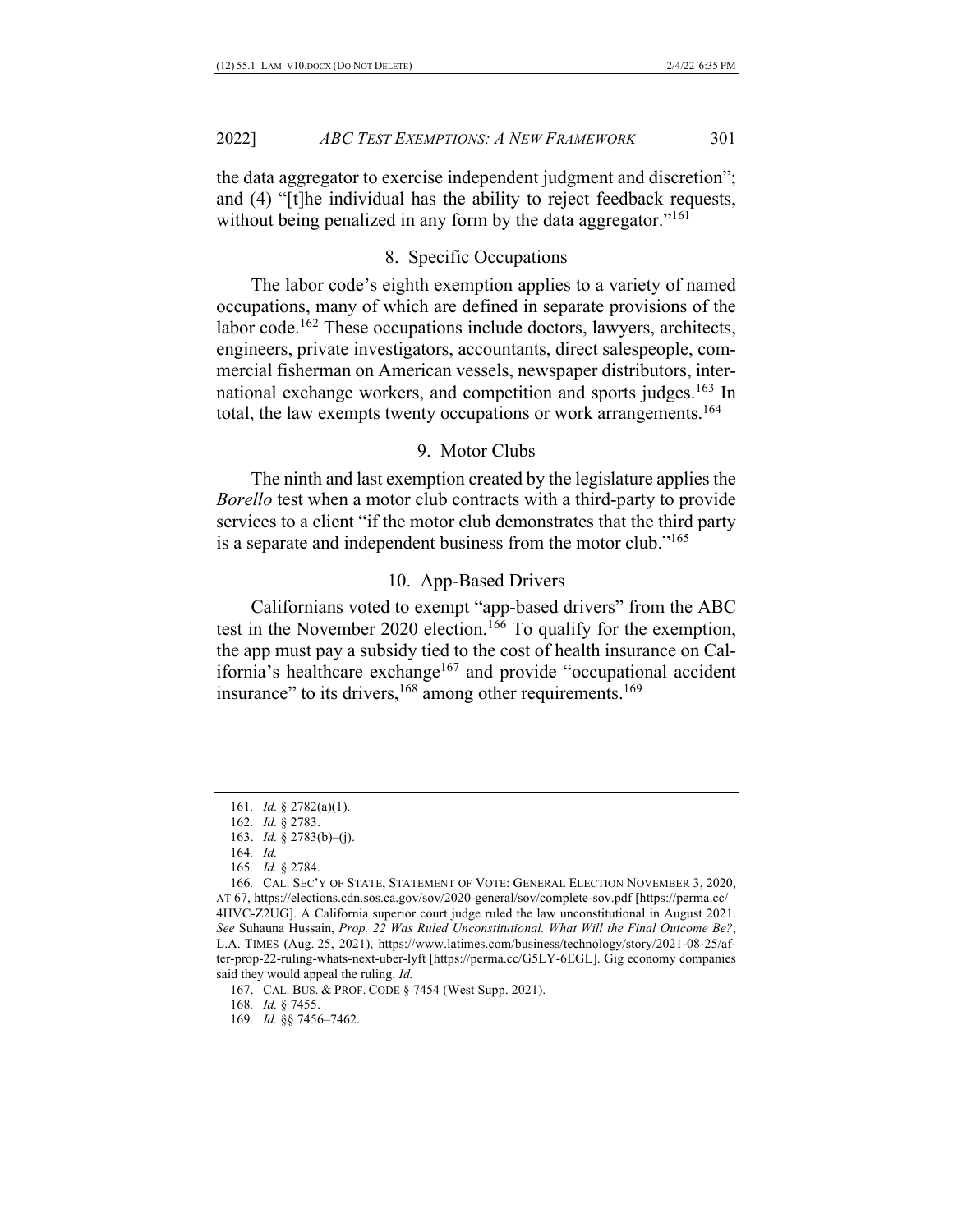#### *E. Future Developments*

It is unclear what developments are possible given the passage of Proposition 22—which requires any change to the applicable sections to be "consistent with" and further the purpose of the law *and* be approved by a seven-eighths majority vote of the legislature<sup>170</sup>—and AB 2577. But other states are looking to regulate gig-economy companies. Massachusetts sued Uber and Lyft over the categorization of its workers,171 and New York had planned on drafting a law regulating gig companies before the COVID-19 pandemic disrupted the state's plans.172 Following the passage of Proposition 22, Uber's CEO said on an earnings call that "[g]oing forward, you'll see us more loudly advocate for new laws like Prop. 22."173

# III. CALIFORNIA'S EXEMPTIONS FROM THE ABC TEST ARE INEFFICIENT AND SHOULD BE REPLACED

#### *A. Piece-Meal Exemptions Are Inefficient*

The current framework for exemptions to California' ABC test, where the legislature sets out specific industries and job titles that are exempt, is inefficient. For one, the fact that the exemptions are tied to specific industries and job titles invites lobbying, which is economically wasteful and advantages industries that have resources to lobby over those that do not.<sup>174</sup> Further, the rigid way exemptions are handled requires that the legislature foresee any possible issues that may arise. If the legislature fails to identify issues, any possible fixes can be delayed.

#### 1. Lobbying, Waste, and Public Choice

Because the exceptions framework is based on specific industries and job titles, it invites political lobbying on behalf of industries and

<sup>170.</sup> *Id.* § 7465(a).

<sup>171.</sup> Kate Conger & Daisuke Wakabayashi, *Massachusetts Sues Uber and Lyft over the Status of Drivers*, N.Y. TIMES (July 14, 2020), https://www.nytimes.com/2020/07/14/technology/massac husetts-sues-uber-lyft.html [https://perma.cc/8A4M-K8ED].

<sup>172.</sup> Noam Scheiber & Kate Conger, *Fight over Gig Workers Persists Despite Win for Uber and Lyft*, N.Y. TIMES (Aug. 23, 2021), https://www.nytimes.com/2020/11/11/business/economy/ california-gig-workers-ballot-uber-lyft.html [https://perma.cc/B4D8-4EDR].

<sup>173</sup>*. Id.*; *see, e.g.*, Edward Ongweso, Jr, *Gig Companies Spend Millions on Anti-Labor PACs in Illinois and New York*, VICE: MOTHERBOARD (Nov. 19, 2020), https://www.vice.com/en/article/ m7avyp/gig-companies-spend-millions-on-anti-labor-pacs-in-illinois-and-new-york [https://perma .cc/R2C3-SVJW].

<sup>174.</sup> See *infra* Section III.A.1.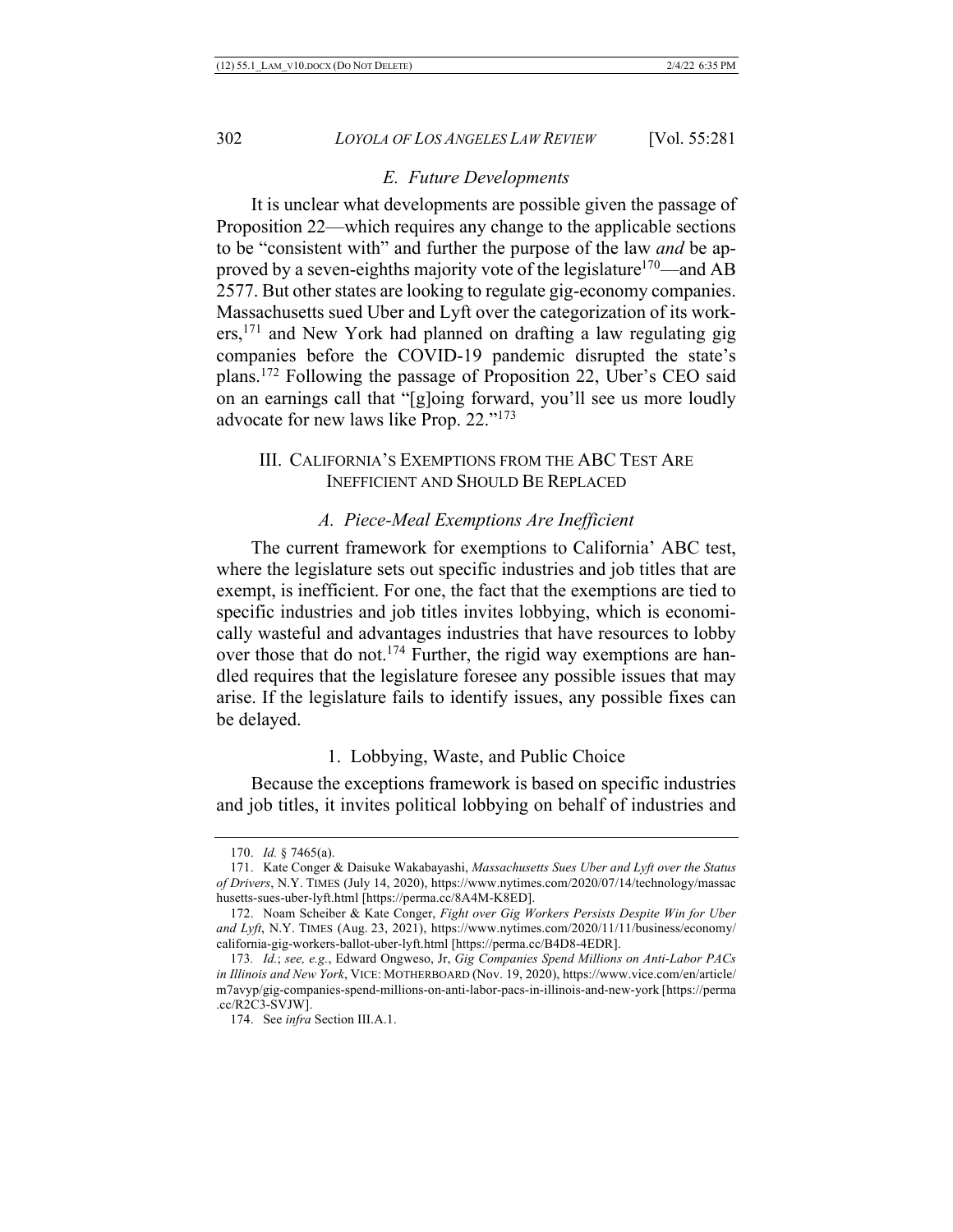professions. For example, following the passage of AB 5, the music industry lobbied for an industry exception that placed much of the labor associated with producing music under the *Borello* test.175 Legislators wrote the exception<sup>176</sup> with input from music industry groups, Hollywood guilds, and unions.<sup>177</sup> The exception also included individuals "performing comedy, improvisation, stage magic, illusion, mime, spoken word, storytelling, or puppetry,"<sup>178</sup> again following lobbying from those groups.<sup>179</sup> These successes may attract further lobbying activity from other industries.<sup>180</sup> And, because of California's system of direct democracy through ballot initiatives,<sup>181</sup> industries can campaign directly to the people for exemptions such as Proposition 22.<sup>182</sup>

Proponents of the public choice theory call such special interest legislation "rent-seeking."<sup>183</sup> "Public choice [is] the economic study of nonmarket decisionmaking, or simply the application of economics to political science."184 It often treats the law-making process as "determined by the efforts of individuals and groups to further their own interests."185 The theory's strength compared to traditional political science is that, while political science "has created 'good descriptive information about how certain legislatures work,"<sup>186</sup> public choice

<sup>175.</sup> Sidney S. Fohrman & Ariel D. Shpigel, *The Music Industry Receives Relief from AB5*, THE RECORDER (May 4, 2020), https://www.law.com/therecorder/2020/05/04/the-music-industryreceives-relief-from-ab5/ [https://perma.cc/ZSG8-KX7E].

<sup>176.</sup> CAL. LAB. CODE § 2780 (West Supp. 2021).

<sup>177.</sup> Fohrman & Shpigel, *supra* note 175.

<sup>178.</sup> CAL. LAB. CODE § 2780(c)(2).

<sup>179.</sup> David Albert Pierce, LINKEDIN (Sept. 2020), https://www.linkedin.com/feed/update /urn:li:activity:6708953753082568704/ [https://perma.cc/N5J9-6UC5].

<sup>180</sup>*. See* Fohrman & Shpigel, *supra* note 175 ("In the wake of these new amendments, it remains to be seen whether leaders of other industries will work with California government officials to create additional industry-specific exceptions to AB5, or whether other approaches through bills or lawsuits will be successful.").

<sup>181</sup>*. See generally* 38 CAL. JUR. 3D *Initiative and Referendum* § 1, Westlaw (database updated Aug. 2021).

<sup>182</sup>*. See* Suhauna Hussain, *What Prop 22's Defeat Would Mean for Uber and Lyft—and Drivers*, L.A. TIMES (Oct. 19, 2020), https://www.latimes.com/business/technology/story/2020-10- 19/prop-22-explained. To get an initiative on to the ballot, a proponent must present the initiative to the California Secretary of State with the certified signatures of voters numbering five percent of the number of voters in the preceding election for California governor. CAL. CONST. art. II, § 8.

<sup>183</sup>*. See generally* DANIEL A. FARBER & PHILIP P. FRICKEY, LAW AND PUBLIC CHOICE: A CRITICAL INTRODUCTION 34 (1991).

<sup>184.</sup> Daniel A. Farber & Philip P. Frickey, *The Jurisprudence of Public Choice*, 65 TEX. L. REV. 873, 878 (1987) (alteration in original) (quoting DENNIS C. MUELLER, PUBLIC CHOICE 1 (1979)).

<sup>185</sup>*. Id.* (quoting Gary S. Becker, *A Theory of Competition Among Pressure Groups for Political Influence*, 98 Q.J. ECON. 371, 371 (1983)).

<sup>186</sup>*. Id.* at 879.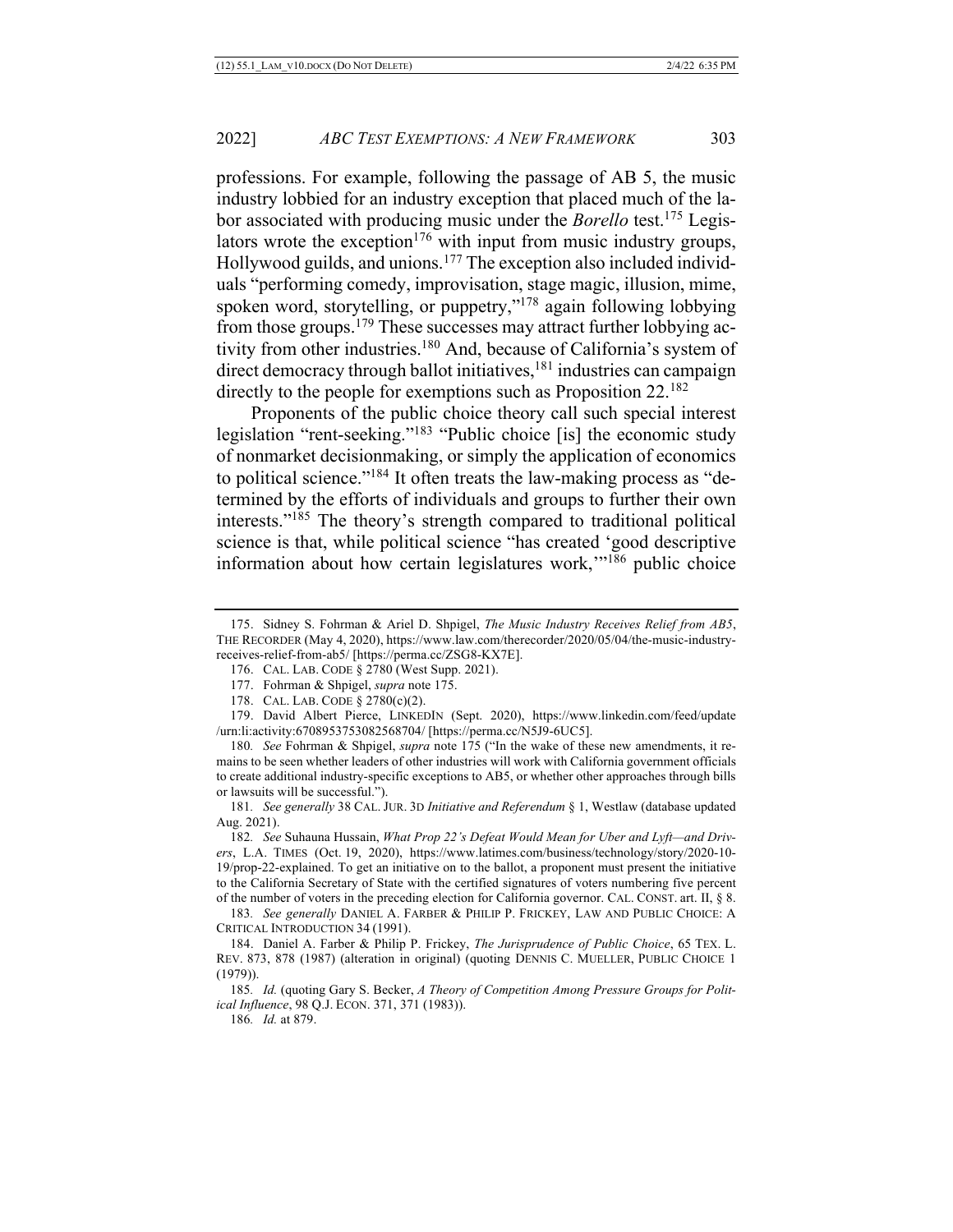"facilitates the construction of powerful formal models" for lawmaking in general.<sup>187</sup> The theory has a "well developed and influential body of scholarship" and has been "central to several social science disciplines" for several decades.<sup>188</sup> While critics note that the theory fails to explain phenomena like why people vote at all or why legislators vote the way they do,<sup>189</sup> public choice has influenced several leading jurists, among them Judge Richard Posner and Judge Frank Easter $b$ rook.<sup>190</sup>

Rent-seeking occurs when "individuals or groups devote resources to capturing government transfers, rather than putting them to a productive use."<sup>191</sup> The fiscal inefficiencies of rent-seeking are represented not only in just the cost of lobbying, but also in "the inefficiency of the lobbyist-produced legislation itself."192 Economists consider rent-seeking "not justified on a cost-benefit basis: it costs the public more than it benefits the special interest, so society as a whole is worse off."193

One concern about rent-seeking applicable to the employee-independent contractor determination is that lobbying by special interests will disadvantage workers and industries that cannot afford to lobby. "[L]obbying skews public policy away from the interests of the poor."194 It does this through the functions of collective action: "those with resources and with narrow (as opposed to diffuse) interests in particular legislation can more easily overcome collective action problems and engage in political activity such as hiring lobbyists who have easy access to elected officials and their staffs."195 The music industry's successful effort is an example of such an effort. Not every industry that logically deserves an exemption is likely to have as much access to lawmakers as the music industry.

Finally, rent-seeking itself costs society money because of "the diversion of human and other capital away from productive activity

<sup>187</sup>*. Id.* at 878.

<sup>188.</sup> Tom Ginsburg, *Ways of Criticizing Public Choice: The Uses of Empiricism and Theory in Legal Scholarship*, 2002 U. ILL. L. REV. 1139, 1141–43.

<sup>189.</sup> Farber & Frickey, *supra* note 184, at 893–95.

<sup>190</sup>*. Id.* at 879–80.

<sup>191.</sup> Richard L. Hasen, *Lobbying, Rent-Seeking, and the Constitution*, 64 STAN. L. REV. 191, 191 (2012).

<sup>192</sup>*. Id.* at 228–29.

<sup>193.</sup> FARBER & FRICKEY, *supra* note 183, at 34.

<sup>194.</sup> Hasen, *supra* note 191, at 226.

<sup>195.</sup> *Id.*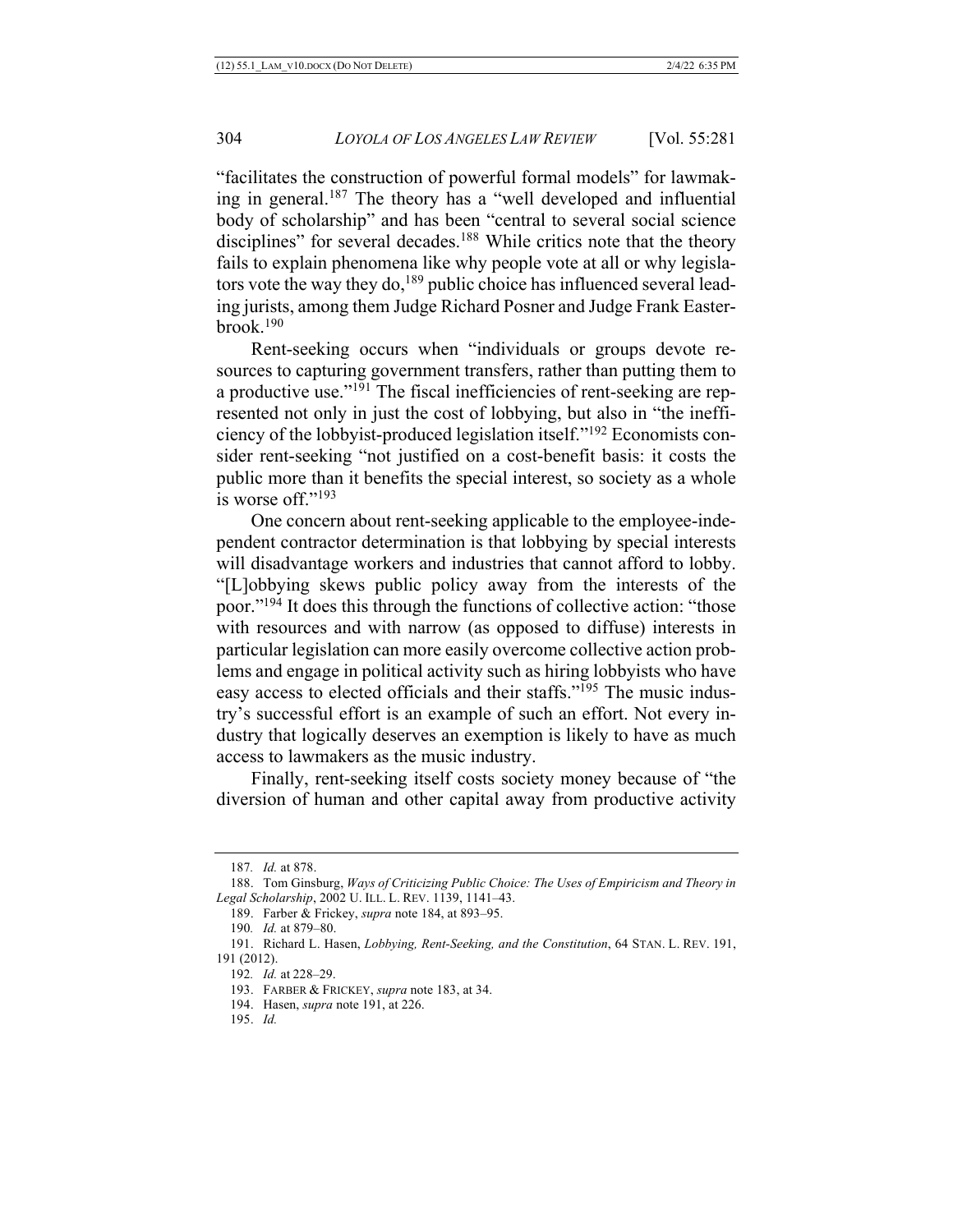(such as lawyers drafting contracts) to purely redistributive activity  $(lobbying).$ "<sup>196</sup>

Therefore, reducing rent-seeking should be a priority for legislators. Less money spent on lobbying and fewer inefficient laws may help improve economic productivity.<sup>197</sup> Legislators should endeavor to draft an employment classification law that is robust and does not require continual amendments.

## 2. The Exemptions Slow Responses to Crises

Another detriment to the crystalized exemption system to California's ABC test is that it can hurt workers and businesses during times of crisis as any relief may be delayed by the legislative process. The passage of AB 5 disrupted numerous industries like freelance journalism, where several publishers declined to work with Californiabased freelancers; amateur sports leagues, which stopped paying judges; trucking, where hundreds of long-haul truckers incorporated; music; and the performing arts.<sup>198</sup> Given the exemptions passed in AB 2257 targeted at those industries, $199$  these results were not intended. But, despite the immediate threat that AB 5 posed to these industries,<sup>200</sup> it took the legislature nearly nine months to modify the law.<sup>201</sup> It is entirely possible new businesses and industries will also experience unanticipated consequences at a later point. Because of these risks, the legislature should adopt an exemption test that is robust and flexible. This would help reduce pressure on the legislature to act too quickly when critical industries are threatened.

# *B. The Conditions Underlying the Exemptions Are Just Factors Showing the Satisfaction of the ABC Test*

As currently formatted, most exemptions to the ABC test require the employer to prove that the A prong of the test, that the laborer is free from control, is met. For example, the first condition in the business-to-business contracting exemption is that the service provider "is

<sup>196.</sup> *Id.* at 230.

<sup>197.</sup> *Id.* at 231–32.

<sup>198</sup>*. See supra* Section II.C.

<sup>199</sup>*. See* Assemb. B. 2257, 2020 Leg., 2019–2020 Reg. Sess. (Cal. 2020).

<sup>200</sup>*. See id.* In fact, the A.B. 2257 passed with an emergency bill designation, allowing it to take effect immediately. *Id.*

<sup>201.</sup> Karen Anderson, Opinion, *Even with Exemptions, AB 5 Is Still Rotten to the Core*, ORANGE CNTY. REG. (Apr. 24, 2021), https://www.ocregister.com/2021/04/24/even-with-exempt ions-ab-5-is-still-rotten-to-the-core/ [https://perma.cc/ZX92-69CB].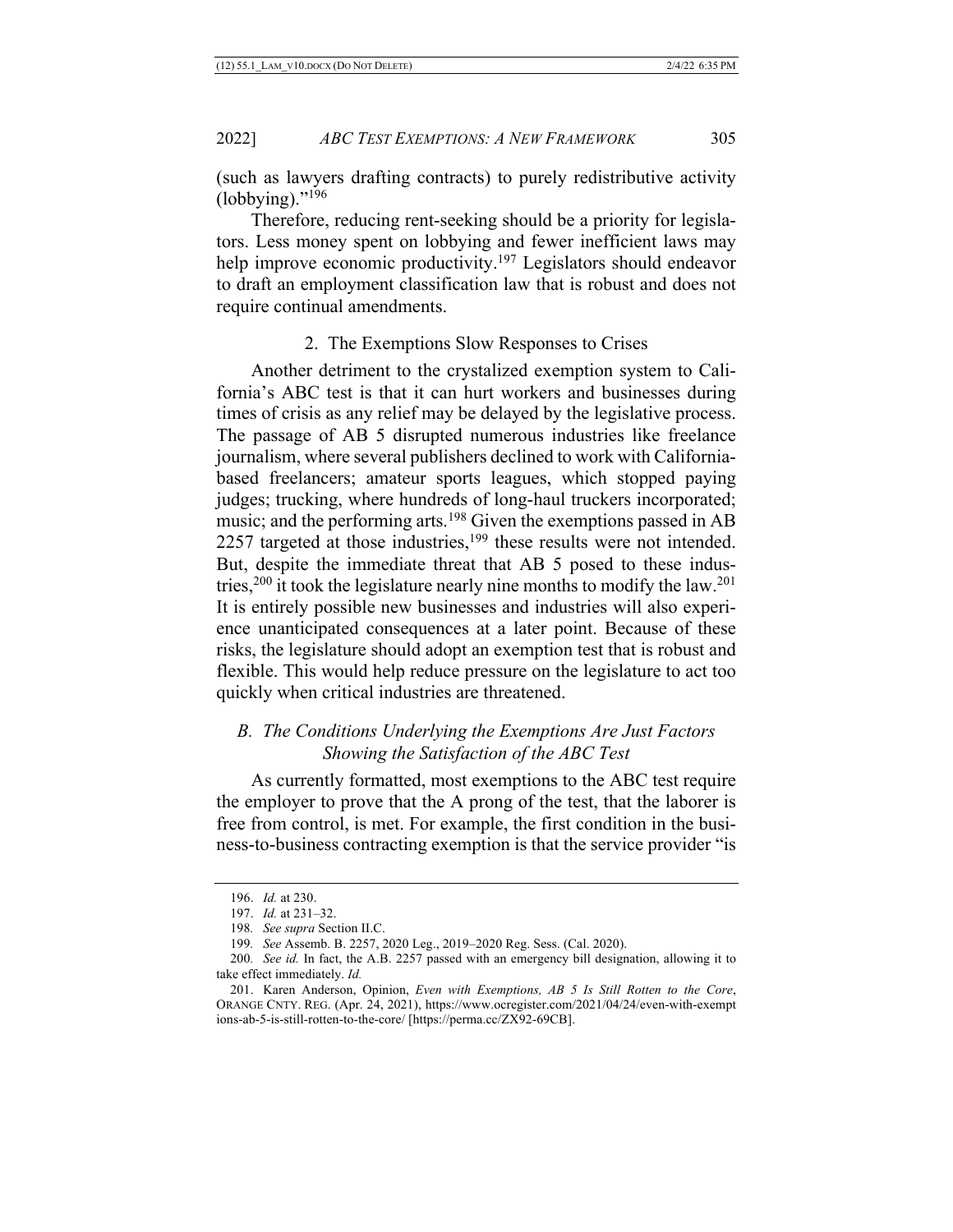free from the control and direction of the contracting business entity in connection with the performance of the work, both under the contract for the performance of the work and in fact."202 This tracks the language used by the *Dynamex* court when discussing the first prong of the ABC test.203 Any facts that meet the first condition of the *Dynamex* test necessarily fulfill the A part of the ABC test. Similar language appears in the referral agency exemption,  $204$  the two individuals exemption,  $205$  the portion of the music industry exemption applying to performance artists,  $206$  and the data aggregator exemption.  $207$  And while the professional services exemption does not contain the *Dynamex* language, it still contains a condition tending to prove the A prong: that "[t]he individual customarily and regularly exercises discretion and independent judgment in the performance of the services."208

The remaining exemptions appear particularly unique. They apply to professions that require licensure from the state or federal government (subcontractors<sup>209</sup>; doctors, lawyers, and insurance underwriters, among others<sup>210</sup>), state-authorized motor clubs,<sup>211</sup> and the music industry.212

Likewise, most of the exemptions also require that the C prong of the ABC test—that the laborer "is customarily engaged in an independently established trade, occupation, or business of the same nature as that involved in the work performed $1213$ —is met. For example, the sixth condition for the business-to-business exemption is that the service provider is "customarily engaged in an independently established business of the same nature as that involved in the work performed."214 Any facts that meet this condition necessarily fulfill the C prong of the ABC test. Similar language appears in the referral agency

213. *Id.* § 2775(b)(1)(C).

<sup>202.</sup> CAL. LAB. CODE § 2776(a)(1) (West Supp. 2021).

<sup>203.</sup> Dynamex Operations W., Inc. v. Superior Ct., 416 P.3d 1, 35 (Cal. 2018) ("[T]he worker is free from the control and direction of the hiring entity in connection with the performance of the work.").

<sup>204.</sup> CAL. LAB. CODE § 2777(a)(1).

<sup>205.</sup> *Id.* § 2779(a)(1).

<sup>206</sup>*. Id.* § 2780(c)(1)(A).

<sup>207</sup>*. Id.* § 2782(a)(1)(A).

<sup>208</sup>*. Id.* § 2778(a)(6). 209*. Id.* § 2781.

<sup>210</sup>*. Id.* § 2783.

<sup>211.</sup> *Id.* § 2784.

<sup>212</sup>*. Id.* § 2780.

<sup>214</sup>*. Id.* § 2776(a)(6).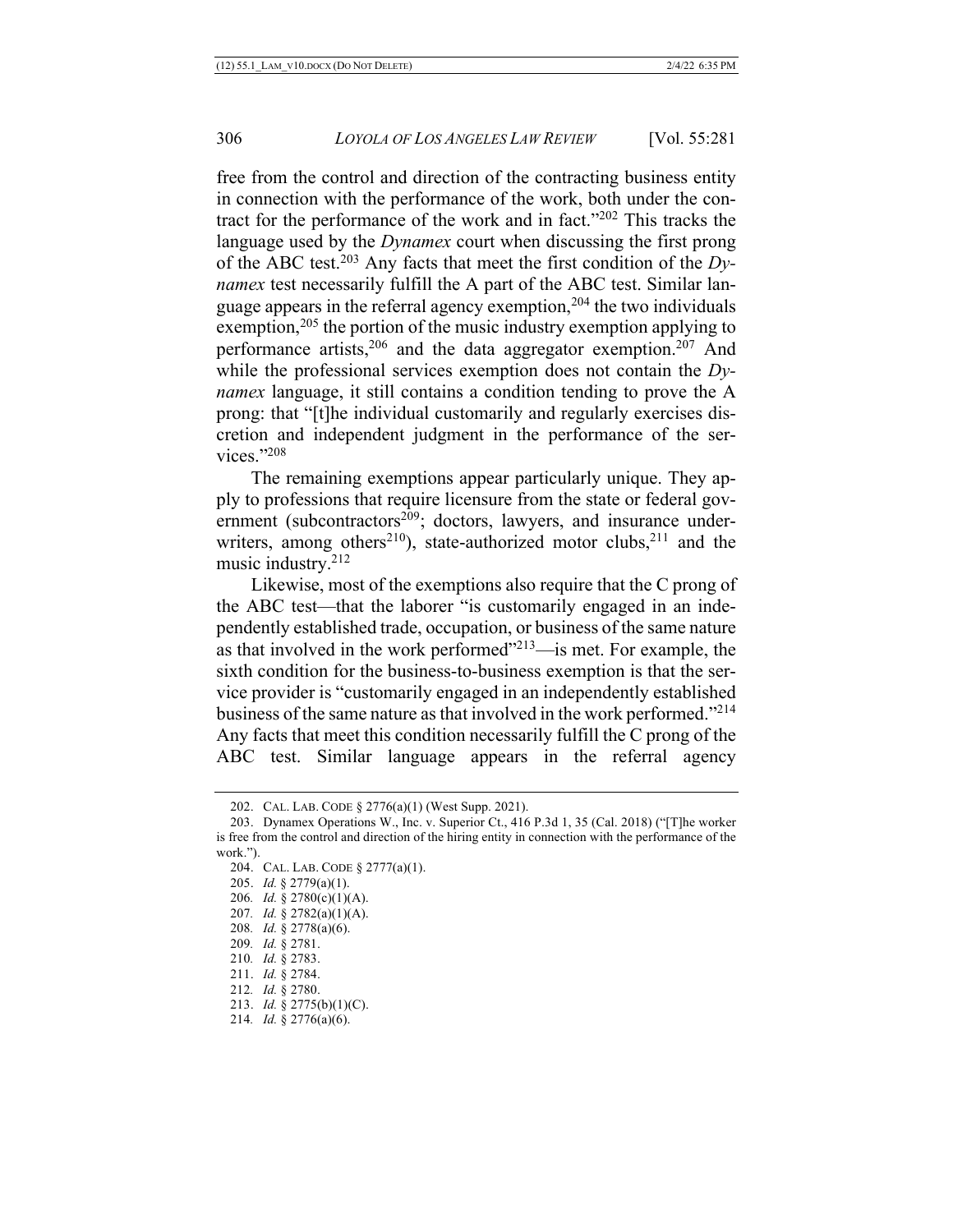exemption<sup>215</sup> and the subcontractor exemption.<sup>216</sup> While the professional services exemption does not contain that exact language, it requires a similar condition: that "[t]he individual is customarily engaged in the same type of work performed under contract with another hiring entity or holds themselves out to other potential customers as available to perform the same type of work."217 The same is true for the two-party exemption.<sup>218</sup> Again, it is the unique industries—those that require state licensure,  $219$  the music industry,  $220$  data aggregation,<sup>221</sup> and motor clubs<sup>222</sup>—that do not include the condition.

Generally, the other conditions necessary to fit an exemption are facts that would tend to show either the A or C prongs of the ABC test. For example, of the remaining ten conditions needed to meet businessto-business exemption, two tend to show that the A prong of the test is met<sup>223</sup> while six tend to show that the C prong is met.<sup>224</sup> Similar conditions appear in five of the other exemptions.<sup>225</sup>

Therefore, most of California's statutory exemptions to the ABC test appear to be situations where parts A and C of the test are met and the legislature has chosen to exempt the industry from part B—outside the usual course of business—of the ABC test.

# IV. A NEW FRAMEWORK

AB 5's current framework encourages wasteful spending and advantages rich industries.<sup>226</sup> Fixes can take months to take effect.<sup>227</sup> With future changes still an open question in California and more states looking to revamp their employment laws, state legislatures seeking to address this issue should consider adopting exemption

- 222*. Id.* § 2784.
- 223. *Id.* § 2776(a)(3), (11).

225*. Id.* §§ 2777, 2778, 2779, 2781, 2782.

226*. See supra* Section III.A.1.

<sup>215</sup>*. Id.* § 2777(a)(7).

<sup>216</sup>*. Id.* § 2781(g).

<sup>217</sup>*. Id.* § 2778(a)(5).

<sup>218.</sup> *Id.* § 2779(a)(7) ("Each individual is customarily engaged in the same or similar type of work performed under the contract or each individual separately holds themselves out to other potential customers as available to perform the same type of work.").

<sup>219</sup>*. See id.* § 2783.

<sup>220</sup>*. Id.* § 2780.

<sup>221</sup>*. Id.* § 2782.

<sup>224</sup>*. Id.* § 2776(a)(4)–(5), (7)–(10). The remaining two conditions require that the business not be a construction contractor, *id.* § 2776(a)(12), and that the service provider provides services to the business, not the business's customers, *id.* § 2776(a)(2).

<sup>227</sup>*. See supra* Section III.A.2.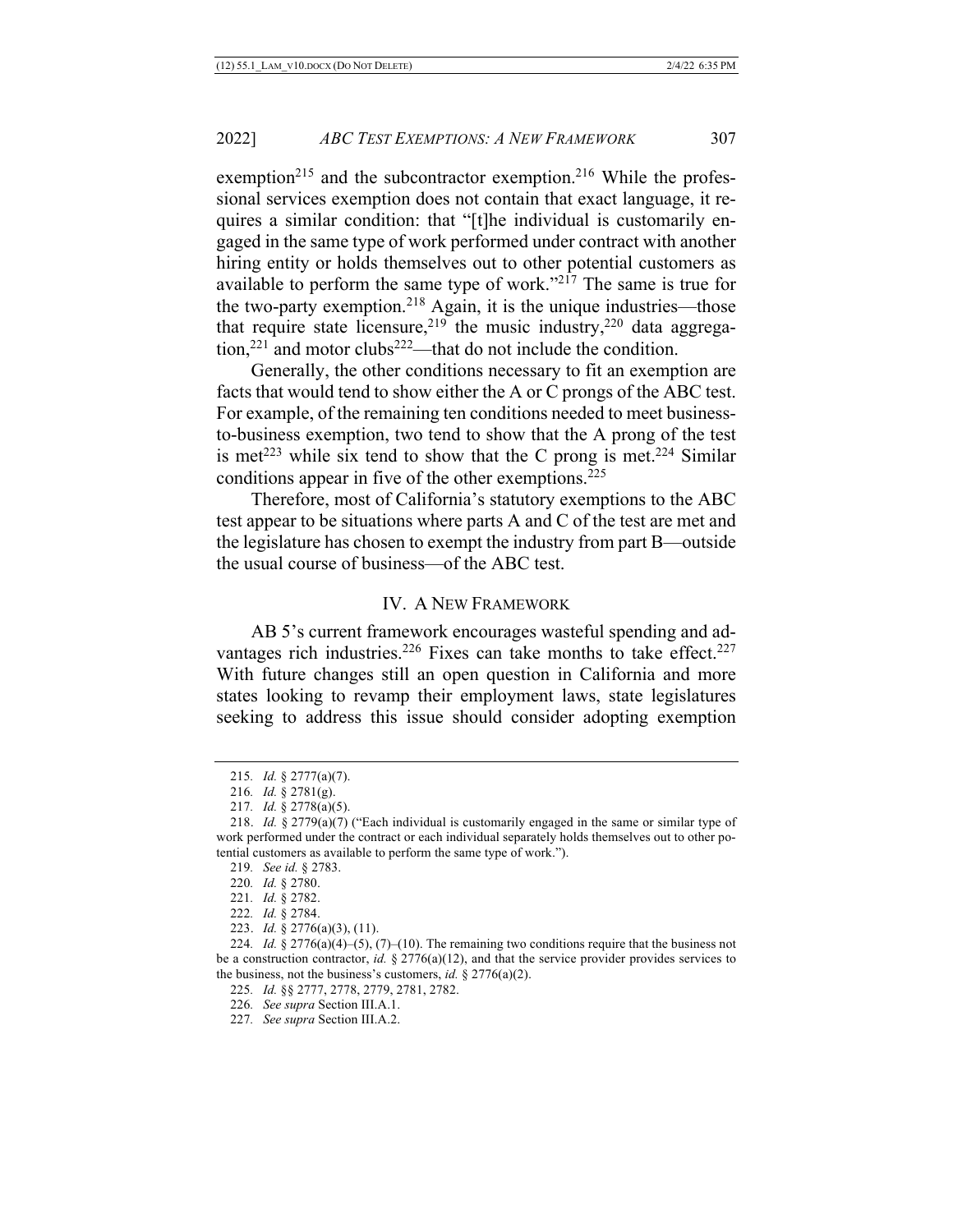frameworks that are flexible enough not to require continual amendment. Such a framework should include ad-hoc exemptions for work relationships that require higher education and licensure or that are especially unique in operation. It should also employ a broad exemption test that creates an exemption when prongs A and C of the ABC test are satisfied along with one of several indicia protecting the policy purposes of the ABC test. As parts of the ABC test are similar to the *Borello* test's secondary indicia,<sup>228</sup> legislatures may look to the other *Borello* factors to guide their exemptions.

# *A. Exemptions for Unique Industries and Professions Requiring Licensure*

It seems unlikely that any test, no matter how well designed, can account for all situations where the legislature may want an exemption. Therefore, even a robust exemption scheme will need some categorical exemptions as determined by the legislature.

Legislatures should be careful in not providing too many of these exemptions; lest the exemptions swallow the rule. For instance, exemptions should be applied to unique industries like music production, which had historically been given "flexibility" from the common law employee test because the hiring party did not control how the laboring party did their work.<sup>229</sup> Without an exemption, these industries may not survive a shift to the ABC test. For example, musician Ari Herstand, one of the parties behind the music industry exemption in AB  $2257$ ,<sup>230</sup> criticized AB 5 for not taking into account that an individual working musician may act as an employer or employee under the ABC test more than a dozen times in just one week and that requiring them to conform to the ABC test might add thousands in costs.231 Similar industries could qualify for an ad hoc exemption. Further, while these exemptions will be determined by the legislature, they would likely fulfill one of *Borello*'s secondary indicia: that "the

<sup>228</sup>*. Compare supra* notes 87–90 and accompanying text, *with* Section II.A.

<sup>229.</sup> Concurrence in S. Amendments, Assemb. B. 2257, 2020 Leg., 2019–2020 Reg. Sess. at 3 (Cal. 2020) (as amended Aug. 25, 2020).

<sup>230.</sup> Andrea Domanick, *The Music Industry Gets Relief from California's AB5 Gig Economy Law*, KCRW (Apr. 21, 2020), https://www.kcrw.com/music/articles/musicians-ab-5-gig-economylaw [https://perma.cc/74GD-KUD3].

<sup>231</sup>*. See* Ari Herstand, *California's Music Economy Is About to Crash*, ARI'S TAKE (Nov. 20, 2019), https://aristake.com/AB5 [https://perma.cc/UX3D-C96P]; Alicia Spillias, *Help Independent California Music Professionals Secure Exemption Under AB5*, CHANGE.ORG, https://www.change .org/p/help-independent-california-music-professionals-secure-exemption-under-ab5 [https:// perma.cc/N79U-YYNN].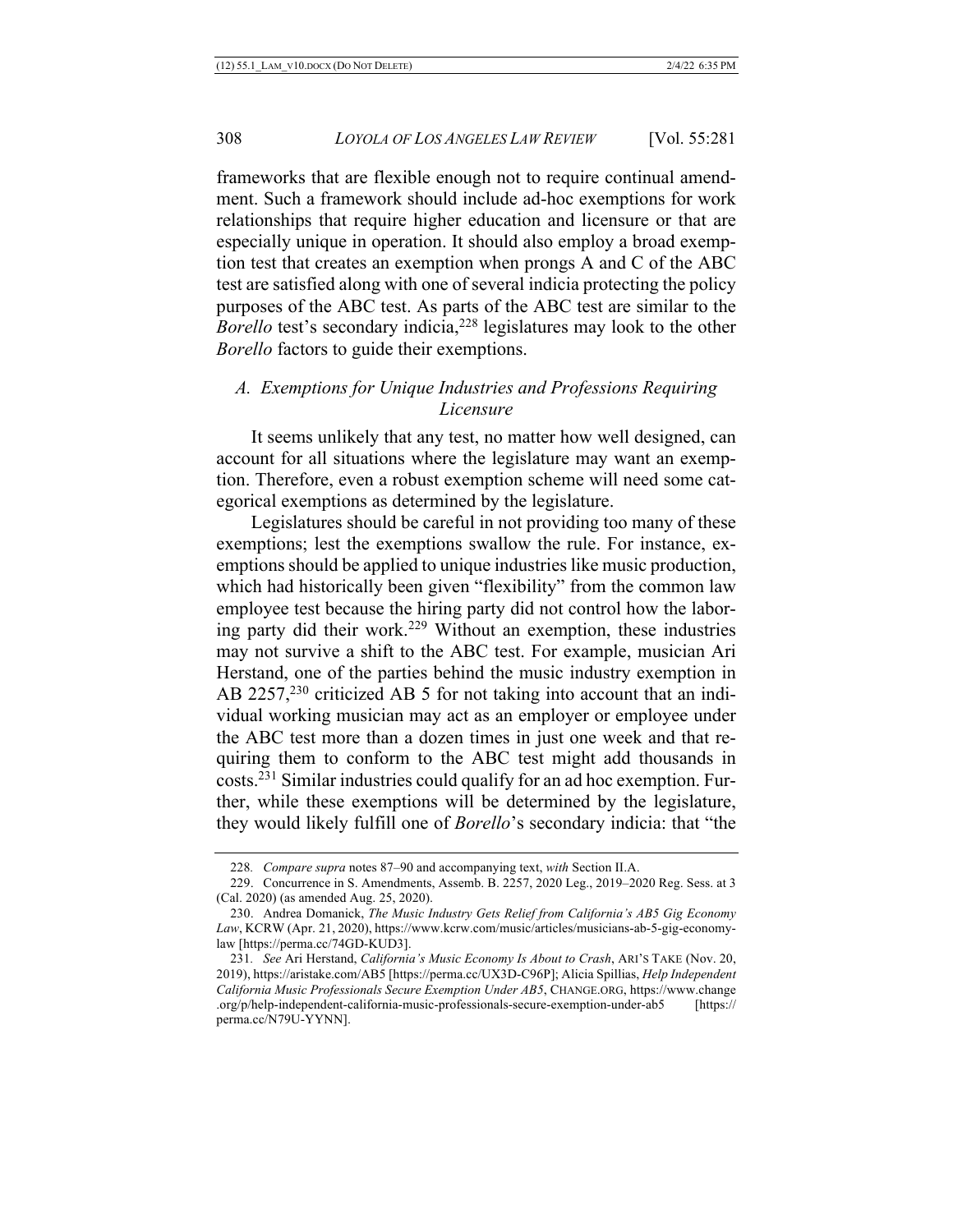kind of occupation, with reference to whether, in the locality, the work is usually done under the direction of the principal or by a specialist without **supervision**."232 Legislatures could look at industries unique to their jurisdictions where work is done with little or no supervision to determine categorical exemptions.

Exemptions for professions that require government licensing, like lawyering, medicine, and construction, also make sense. These license requirements are connected to training and education,<sup>233</sup> and historically, independent contractors had been "entrepreneurial individuals with specialized skills that demanded higher pay on the open market."<sup>234</sup> Because these individuals were highly educated, "legislatures rationalized that this group of laborers was not as vulnerable as their less-skilled counterparts and therefore did not need the protections of employment law."235

#### 1. A and C Prongs

Outside of the limited categorical exemptions, a general framework for exemptions should require that the employer prove that the A and C prongs of the ABC test remain fulfilled, as they appear to be the two most important parts of the ABC test.

## 2. Additional Factors

With the A and C prongs fulfilled, legislatures should allow for an exemption if the employer shows the existence of one additional indicia supporting the policy reason of the law—"prevent[ing] the common practice in many industries of a company forcing an individual to act as an independent business while the company maintains the

<sup>232.</sup> *See supra* notes 51–52 and accompanying text.

<sup>233</sup>*. See, e.g.*, CAL. PUB. RES. CODE § 752 (West 2015) ("'Professional forester,' . . . means a person who, by reason of his or her knowledge of the natural sciences, mathematics, and the principles of forestry, acquired by forestry education and experience, performs services . . . ."); CAL. BUS. & PROF. CODE § 2064.5(a) (West 2019) ("[M]edical school graduates shall obtain a physician's and surgeon's postgraduate training license. To be considered for a postgraduate training license, the applicant . . . shall successfully pass all required licensing examinations . . . ."); *id.* § 6060 ("To be certified to the Supreme Court for admission and a license to practice law, a person

<sup>.</sup> . . shall: . . . [h]ave passed the general bar examination given by the examining committee."). 234. John A. Pearce II & Jonathan P. Silva, *The Future of Independent Contractors and Their Status as Non-Employees: Moving on from a Common Law Standard*, 14 HASTINGS BUS. L.J. 1, 12–13 (2018).

<sup>235</sup>*. Id.* at 13.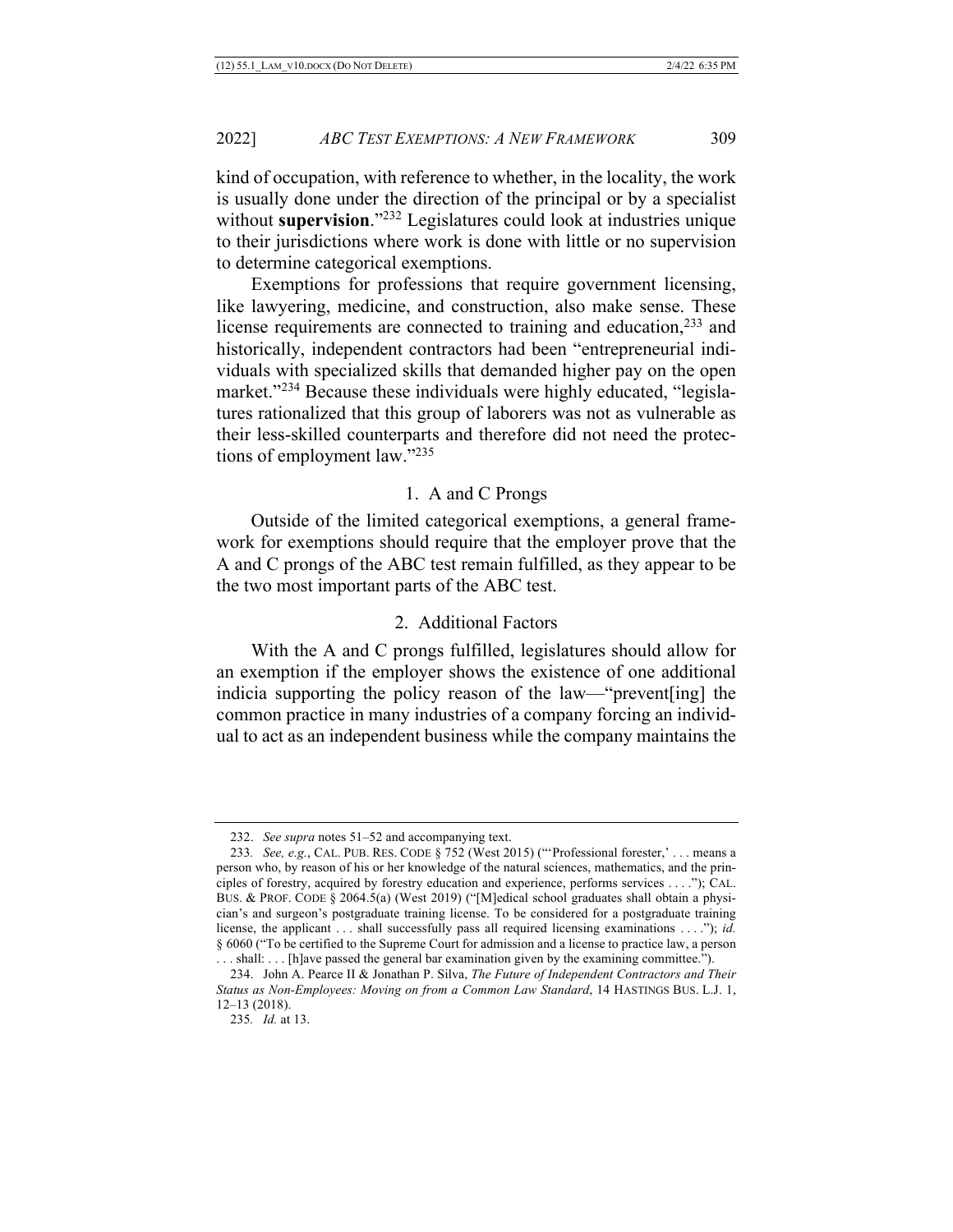right to set rates, direct work, and impose discipline"<sup>236</sup>—are fulfilled. These indicia should include:

- A written contract that specifies the payment amount and time boundaries of the work.
- A written contract that states that the laborer cannot be dismissed without penalty before completion of the work.
- A written contract that allows the contractor to work with other businesses.
- Evidence that the contractor has worked or is currently working with other businesses.
- Evidence that negotiations over the rate of pay have taken place.

# *B. A New Framework Applied*

Applying the test to a hypothetical situation illustrates how it would apply in practice. The facts of the hypothetical are: Ms. Nguyen is a pharmacist. To become a pharmacist, Ms. Nguyen attended a graduate-level pharmacy school for four years and completed more than 1,000 clinic hours. Her jurisdiction has not adopted an exemption for pharmacists. From Monday to Friday, she dispenses drugs at LLR Pharmacy. LLR pays her hourly. Customers occasionally submit reviews and Ms. Nguyen's pay raises are based on those reviews. Occasionally, Ms. Nguyen also dispenses drugs on the weekend at Good Loyolan Hospital. She has a written contract with the hospital which states that she may accept additional work at her leisure and that she is due \$2,000 for each weekend she works at the hospital. The contract is reviewed every six months, has been revised to increase Ms. Nguyen's rate several times, and cannot be unilaterally cancelled by the hospital. Ms. Nguyen occasionally offers to work at other hospitals in the area and has previously done so.

Here, LLR Pharmacy would not be able to prove an exemption for Ms. Nguyen. They control the details of her work, both through the scheduling and through the reviews, and therefore fail the A prong of the test. But, Good Loyolan would be able to prove an exemption for Ms. Nguyen. The hospital lacks real control of Ms. Nguyen, having to pay the same amount no matter how she accomplishes the work, therefore satisfying the A prong. Ms. Nguyen offers to dispense drugs

<sup>236.</sup> CAL. LAB. FED'N, AFL-CIO, FACT SHEET—AB 5 (GONZALEZ): DEFEND *DYNAMEX* & REBUILD THE MIDDLE CLASS 1 (2019), https://calaborfed.org/wp-content/uploads/2019/02/Facts heet-AB-5-Dynamex-LOBBY-DAY.final\_-1.pdf [https://perma.cc/SNX6-PY27].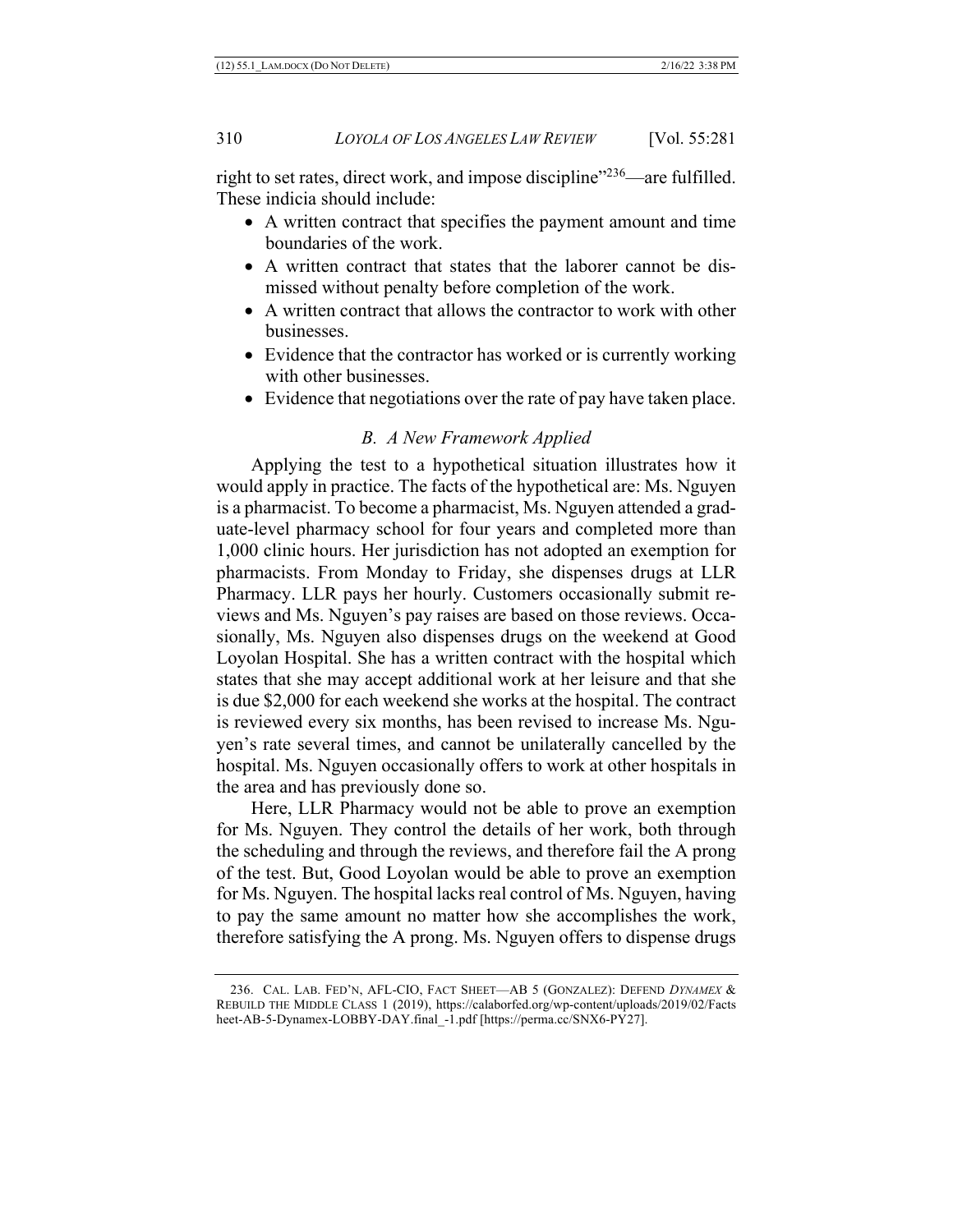at other hospitals and has previously done so, proving the exemption test's C prong. And finally, she satisfies several of the indicia: she is currently working at other businesses, has negotiated her rate, and her contract specifically states her pay and the duration of work.

#### *C. Arguments Against*

While this test reduces and simplifies exemptions to the ABC test, one criticism of this test might be that even though it purports to simplify the exemptions process, adopting a new test could confuse industry and courts. Another argument against this test is that its broadness could leave businesses unaware of whether or not they fulfill the exemption.

The first argument is not persuasive. For one, because of the novelty of the ABC test, few California courts have actually applied the ABC test and its exemptions. California's attorney general did not sue Uber and Lyft for allegedly misclassifying their workers until May 2020.237 Apparently, only nine cases have cited the code section that contains the ABC test as of October 2021.<sup>238</sup> No cases available on Westlaw cite the business-to-business exemption to the ABC test as of October 2021.<sup>239</sup> Therefore, adopting a new exemptions test poses little risk of confusing the courts and businesses as they have no mandatory precedent to rely on. But, even if there had been cases construing the statutes, there would be little difficulty for the courts as the new test is simpler than the old exemptions, given that they require many fewer conditions, and actually include the two most prominent conditions from the current exemptions.

The criticism that the broadness of the test can lead to industry confusion is also not persuasive. Sophisticated businesses that would have qualified under one of the old exemptions would have no issues as the facts qualifying them under the former exemptions would likely qualify them under the new standard. And while smaller businesses may have issues to start, they can be educated through California's Department of Industrial Relations. The state's 2021 budget includes \$17.5 million earmarked to hire 103.5 staffers to implement AB 5 and

<sup>237.</sup> Press Release, State of Cal. Dep't of Just., Att'y Gen. Becerra and City Att'ys of Los Angeles, San Diego, and San Francisco Sue Uber and Lyft Alleging Worker Misclassification (May 5, 2020), https://oag.ca.gov/news/press-releases/attorney-general-becerra-and-city-attorneys -los-angeles-san-diego-and-san [https://perma.cc/U24Y-PV65].

<sup>238.</sup> Westlaw search for "Cal. Lab. Code § 2775" (Oct. 30, 2021).

<sup>239.</sup> Westlaw search for "Cal. Lab. Code § 2776" (Oct. 30, 2021).